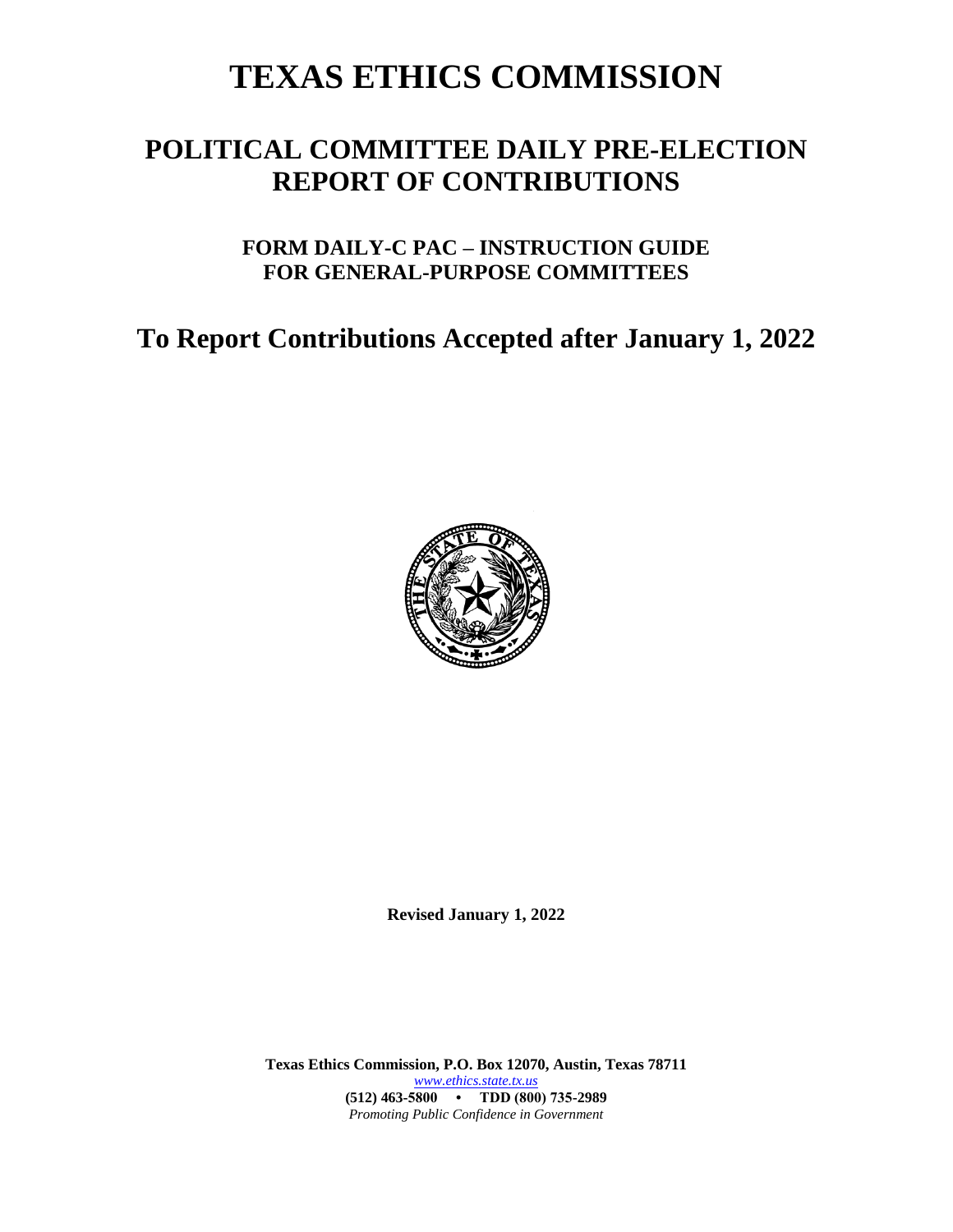### **FORM DAILY-C PAC – INSTRUCTION GUIDE**

#### **TABLE OF CONTENTS**

*These instructions are for general-purpose committee campaign treasurers using the POLITICAL COMMITTEE DAILY PRE-ELECTION REPORT OF CONTRIBUTIONS (FORM DAILY-C PAC), for political contributions that are accepted on or after January 1, 2022. To report a contribution accepted before January 1, 2022, you must use the instructions applicable prior to calendar year 2022, which are available at [https://www.ethics.state.tx.us/forms/PACindex.php.](https://www.ethics.state.tx.us/forms/PACindex.php)*

*FORM DAILY-C PAC includes a Cover Sheet and Schedules A1, A2, B, C1, C2, C3, C4, D and T. All filers must submit the Cover Sheet, but only the schedules on which there is information to report need to be included.*

| POLITICAL COMMITTEE DAILY PRE-ELECTION REPORT OF CONTRIBUTIONS3 |  |
|-----------------------------------------------------------------|--|
|                                                                 |  |
|                                                                 |  |
| SCHEDULE A2: NON-MONETARY (IN-KIND) POLITICAL CONTRIBUTIONS 8   |  |
|                                                                 |  |
| SCHEDULE C1: MONETARY CONTRIBUTIONS FROM CORPORATION OR LABOR   |  |
|                                                                 |  |
| SCHEDULE C2: NON-MONETARY IN-KIND CONTRIBUTIONS FROM            |  |
|                                                                 |  |
| SCHEDULE C3: MONETARY SUPPORT FROM CORPORATION OR LABOR         |  |
|                                                                 |  |
| SCHEDULE C4: NON-MONETARY SUPPORT FROM CORPORATION OR LABOR     |  |
| 18                                                              |  |
| SCHEDULE D: PLEDGED CONTRIBUTIONS FROM CORPORATION OR LABOR     |  |
| 20                                                              |  |
| SCHEDULE T: IN-KIND CONTRIBUTION OR POLITICAL EXPENDITURE FOR   |  |
|                                                                 |  |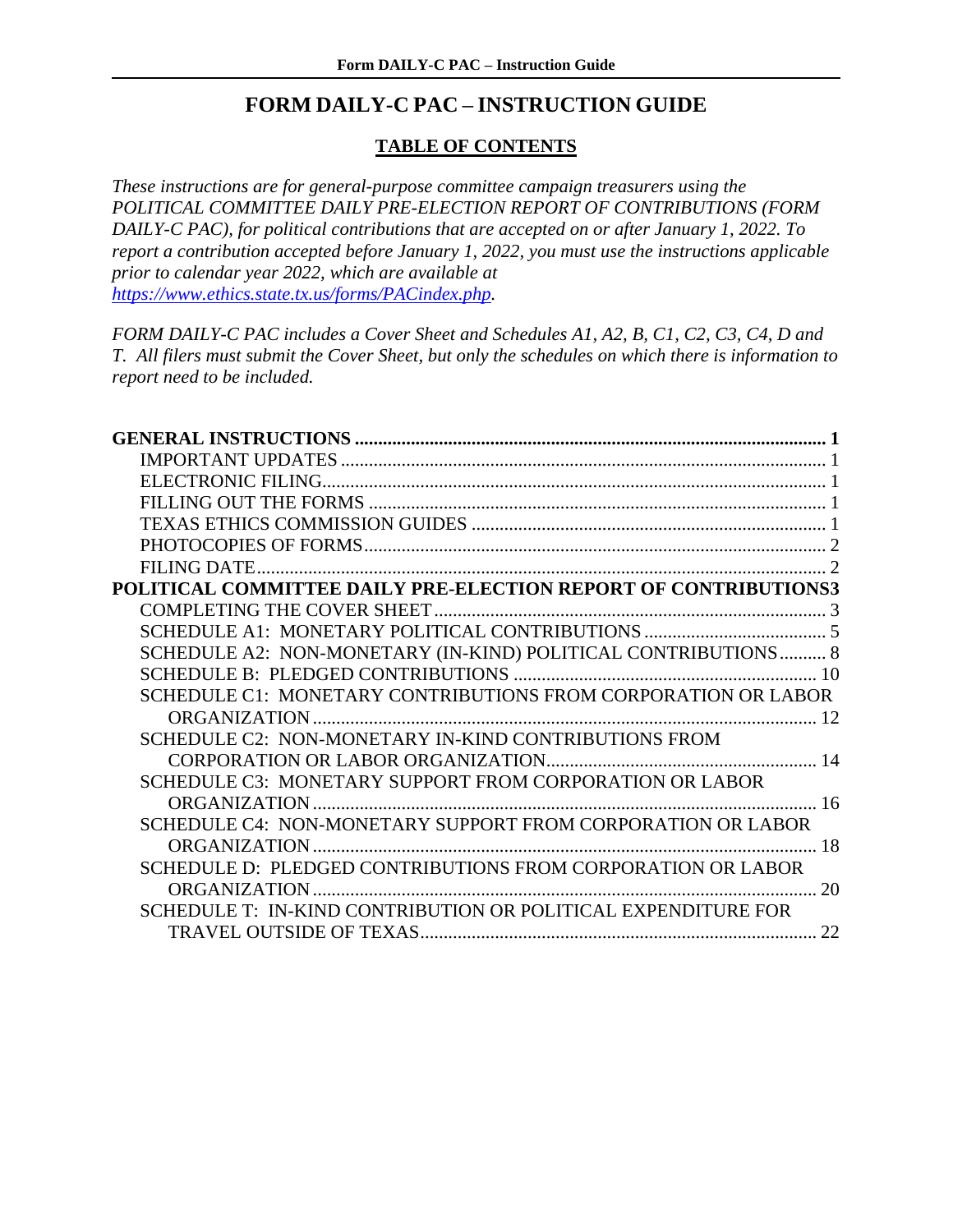## **GENERAL INSTRUCTIONS**

#### <span id="page-2-1"></span><span id="page-2-0"></span>**IMPORTANT UPDATES**

As directed by section 571.064 of the Texas Government Code, the Commission is required to annually adjust certain reporting thresholds upward to the nearest multiple of \$10 in accordance with the percentage increase for the previous year in the Consumer Price Index for Urban Consumers published by the Bureau of Labor Statistics of the United States Department of Labor.

These changes will be made effective January 1<sup>st</sup> of each calendar year; the affected numbers and corresponding new thresholds are located in 1 T.A.C. §18.31, which can be found here: [https://www.ethics.state.tx.us/rules/.](https://www.ethics.state.tx.us/rules/) The higher itemization thresholds will be reflected on the paper forms and in these instructions, as applicable.

Please verify that you are using the correct thresholds and forms that apply to your filing. For example, if you are filing a campaign finance report or lobby activities report that is due in January of 2021, you must use the forms and instructions that are applicable to the period ending December 31, 2020.

#### <span id="page-2-2"></span>**ELECTRONIC FILING**

All persons filing campaign finance reports with the Commission are required to file those reports electronically unless the person is eligible to claim an exemption. Please check the Commission's website at *http://www.ethics.state.tx.us* for more detailed information about electronic filing.

#### <span id="page-2-3"></span>**FILLING OUT THE FORMS**

All reports filed on paper must be either handwritten in ink or typewritten. If you complete the report by hand, please print everything other than your signature.

Always file the cover sheet of the campaign finance report form. You need to file only those schedules on which you have information to report.

A special pre-election report that is exempt from the electronic filing requirement is not required to be on a form prescribed by the Commission; it may be on regular stationery.

You must keep an exact copy of each report filed and all records necessary to complete the report for at least two (2) years after the deadline for filing the report.

If you have questions, please call our office at (512) 463-5800.

#### <span id="page-2-4"></span>**TEXAS ETHICS COMMISSION GUIDES**

The Commission publishes a Campaign Finance Guide for each type of filer. These guides are designed to explain your responsibilities as a filer. The Commission encourages you to read the appropriate guide *before* you begin accepting political contributions or making or authorizing political expenditures.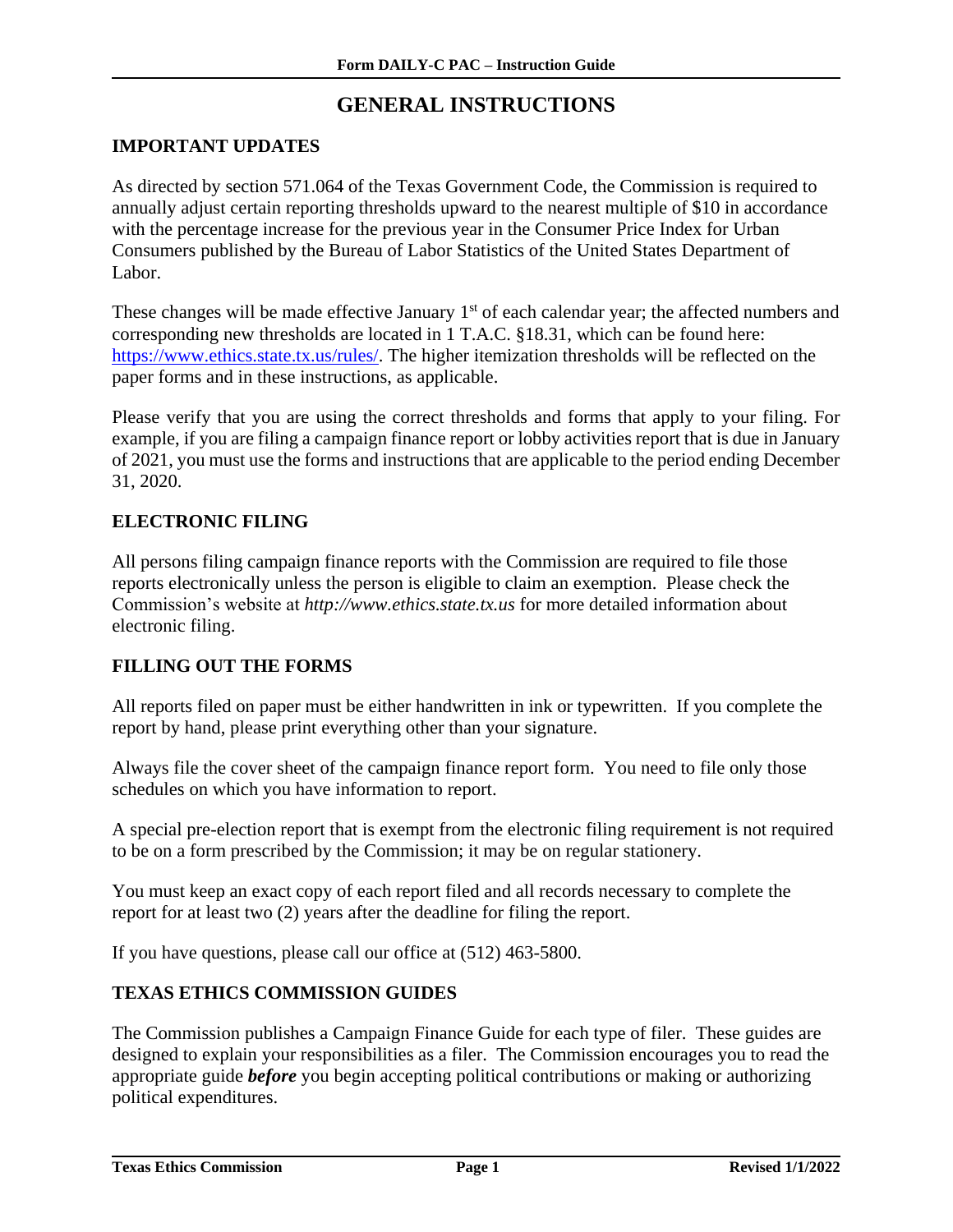#### <span id="page-3-0"></span>**PHOTOCOPIES OF FORMS**

You may use photocopies of Commission forms. For example, if the space provided on Schedule A1 is insufficient, you may make copies of a blank Schedule A1 form and attach more pages as needed.

#### <span id="page-3-1"></span>**FILING DATE**

A special pre-election report filed electronically must be received by the Commission no later than midnight of the first business day after the contribution is accepted or the direct campaign expenditure is made. A special pre-election report that is filed on paper must be received by the Commission no later than 5 p.m. of the first business day after the contribution is accepted or the direct campaign expenditure is made.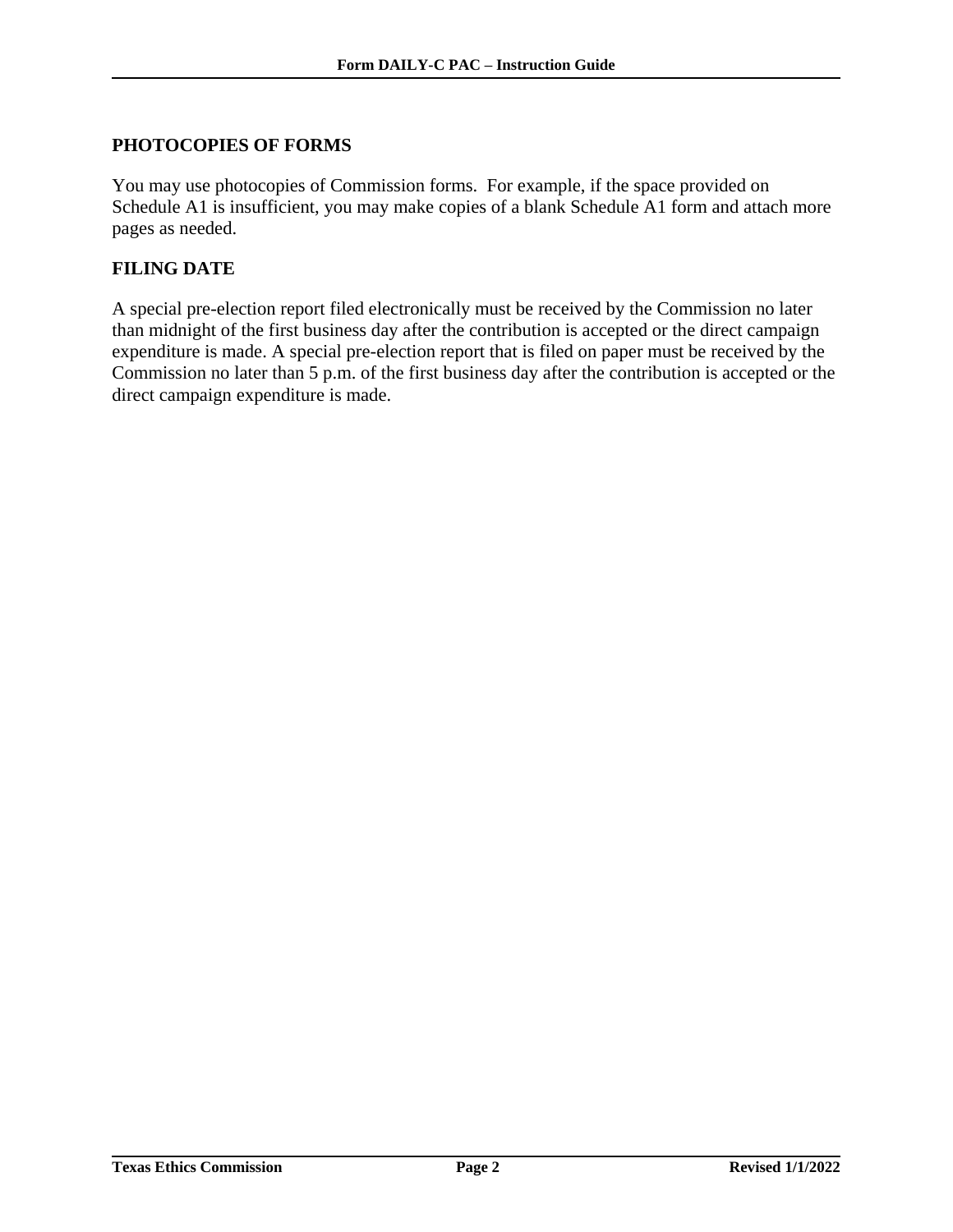## <span id="page-4-0"></span>**POLITICAL COMMITTEE DAILY PRE-ELECTION REPORT OF CONTRIBUTIONS**

*These instructions are for general-purpose committee campaign treasurers using the POLITICAL COMMITTEE DAILY PRE-ELECTION REPORT OF CONTRIBUTIONS (Form DAILY-C PAC). A complete report includes the Cover Sheet, and any of the following schedules on which there is information to report: A1, A2, B, C1, C2, C3, C4, D and T.*

#### **GENERAL INFORMATION**

Use Form DAILY-C PAC to disclose accepting political contributions from a person that in the aggregate exceed \$6,450 during the reporting period beginning the ninth day before election day and ending at 12 noon on the day before election day.

Contributions disclosed on this report must be disclosed again on the committee's next required report.

*Do not use Form DAILY-C PAC to disclose direct expenditures made during the reporting period. Use Form DAILY-E PAC.*

#### **DUTIES OF CAMPAIGN TREASURER**

The committee's campaign treasurer is responsible for filing this form and keeping all necessary records. Failing to file a report on time or filing an incomplete report may subject the treasurer to criminal or civil penalties.

#### **WHERE TO FILE**

The campaign treasurer of the general-purpose committee must file this form with the Commission.

<span id="page-4-1"></span>*For more information, see the Campaign Finance Guide for Political Committees.*

#### **COMPLETING THE COVER SHEET**

- **1. FILER ID:** The Commission assigned a filer identification number when the initial campaign treasurer appointment (Form GTA) was filed. The campaign treasurer should have received a letter acknowledging receipt of the campaign treasurer appointment and showing the committee's filer identification number. Enter this number wherever you see "Filer ID."
- **2. TOTAL PAGES FILED:** After you have completed the form, count the total number of pages of this form and any attached schedules. Enter that number where indicated on the top line of page 1 only. Each side of a two-sided form counts as one page.
- **3. COMMITTEE NAME:** Enter the committee's full name. Your entry here should be the same as on the committee's campaign treasurer appointment.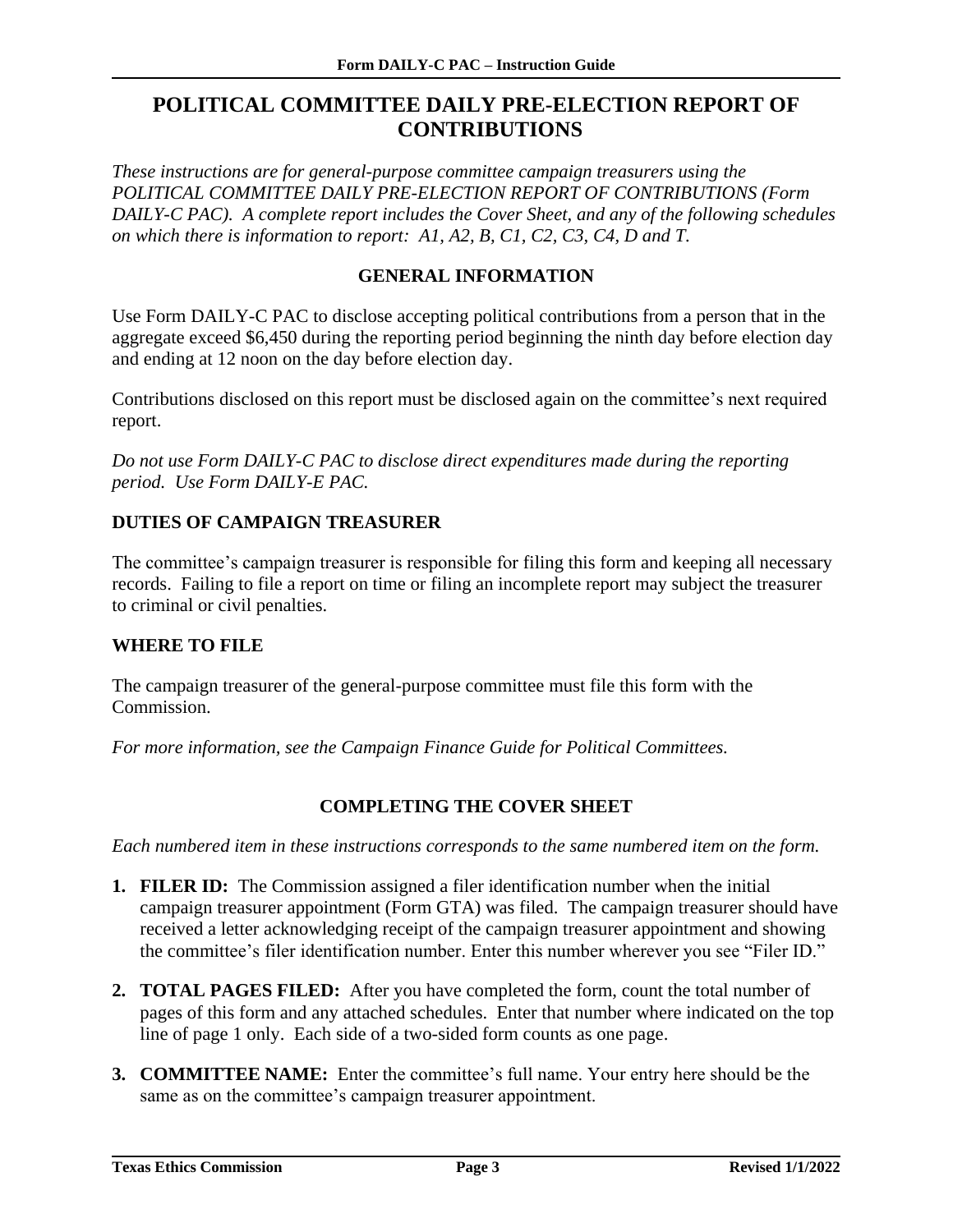- **4. CAMPAIGN TREASURER NAME:** Enter the full name of the committee's campaign treasurer.
- **5. CAMPAIGN TREASURER MAILING ADDRESS:** Enter the complete mailing address of the committee's campaign treasurer.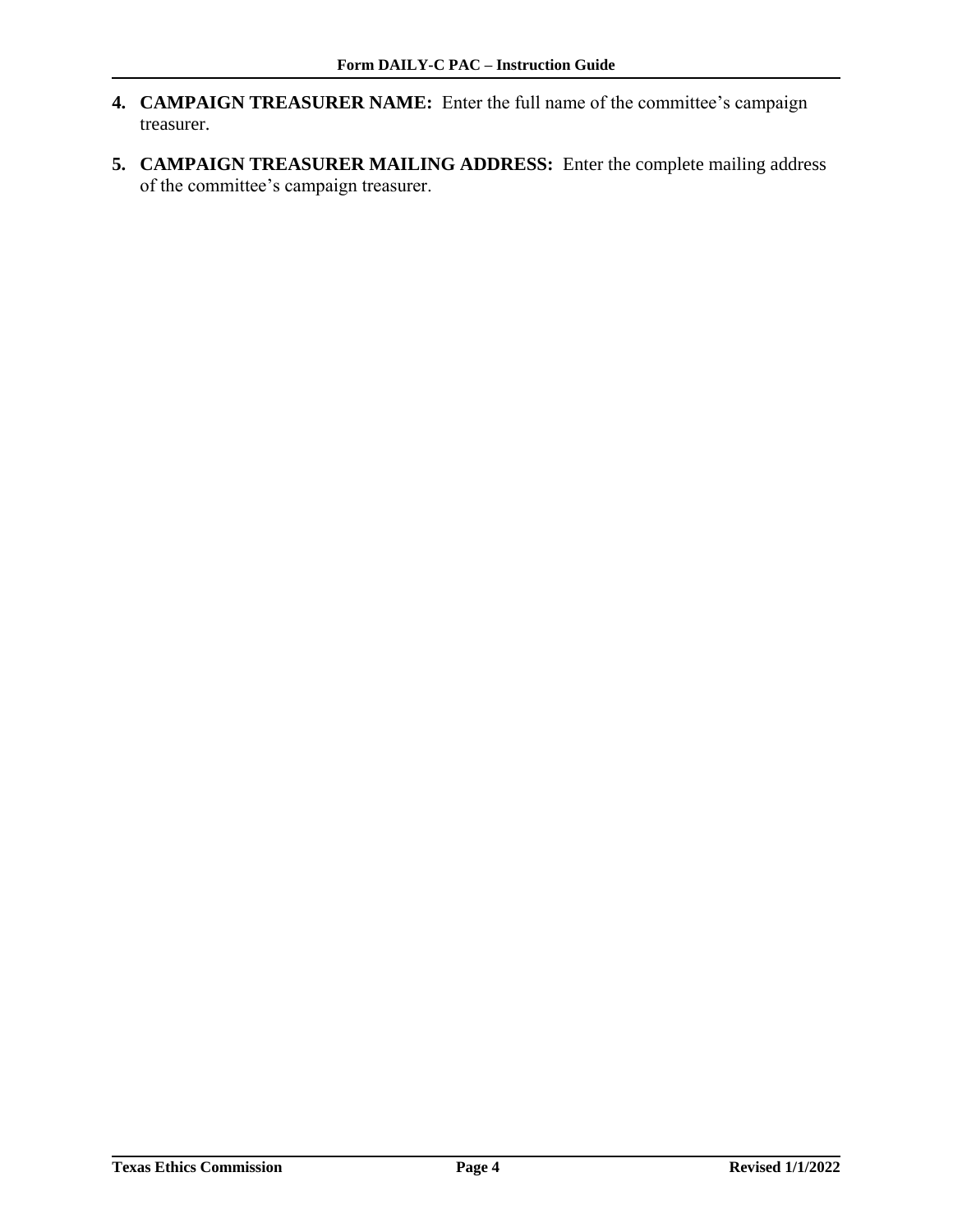## **SCHEDULE A1: MONETARY POLITICAL CONTRIBUTIONS**

#### <span id="page-6-0"></span>*These instructions are for general-purpose committee campaign treasurers using the POLITICAL COMMITTEE DAILY PRE-ELECTION REPORT OF CONTRIBUTIONS (Form DAILY-C PAC).*

Use this schedule to disclose information about incoming monetary political contributions accepted from a person that in the aggregate exceed \$6,450 during the reporting period.

If your committee accepted other types of incoming funds (such as corporate or labor organization contributions or support, or loans) or non-monetary contributions (such as in-kind contributions or pledges), enter them on the applicable schedules associated with the categories. (Report pledges on Schedules B and D; report corporate or labor organization contributions or support on Schedules C1, C2, C3, and C4; report loans and guarantees of loans on Schedule E.)

Note:If the committee makes political expenditures or accepts political contributions in support of a candidate or officeholder, the committee must provide written notice to the candidate or officeholder who benefits from the committee's activity. For additional information, see the *Campaign Finance Guide for Political Committees*.

**Itemization:** You must enter contributions that exceed \$6,450 from one person during the reporting period. If the committee accepted two or more contributions from the same person, the total of which exceeds \$6,450, enter each contribution separately.

Contributions disclosed on this report must be disclosed again on the committee's next required report.

*Each numbered item in these instructions corresponds to the same numbered item on the form.*

- **1. TOTAL PAGES SCHEDULE A1:** After you have completed Schedule A1, count the total number of pages. Each side of a two-sided form counts as one page.
- **2. FILER NAME:** Enter the committee's full name.
- **3. FILER ID:** See Instructions for Cover Sheet, page 1, section 1.
- **4. DATE:** Enter the date the committee *accepted* the contribution.

*Accepting* a contribution is different from *receiving* a contribution. The committee accepts a contribution when the determination is made to accept it rather than reject it. This may or may not be the same day that the committee receives the contribution.

Failure to make a determination about acceptance or refusal: If you fail to make a determination to accept or refuse a contribution by the end of the reporting period, the contribution is considered to have been accepted.

Returning refused contributions: If you receive a political contribution but do not accept it, you must return the contribution not later than the 30th day after the end of the reporting period in which the contribution was received. If you fail to do so, the contribution is considered to have been accepted.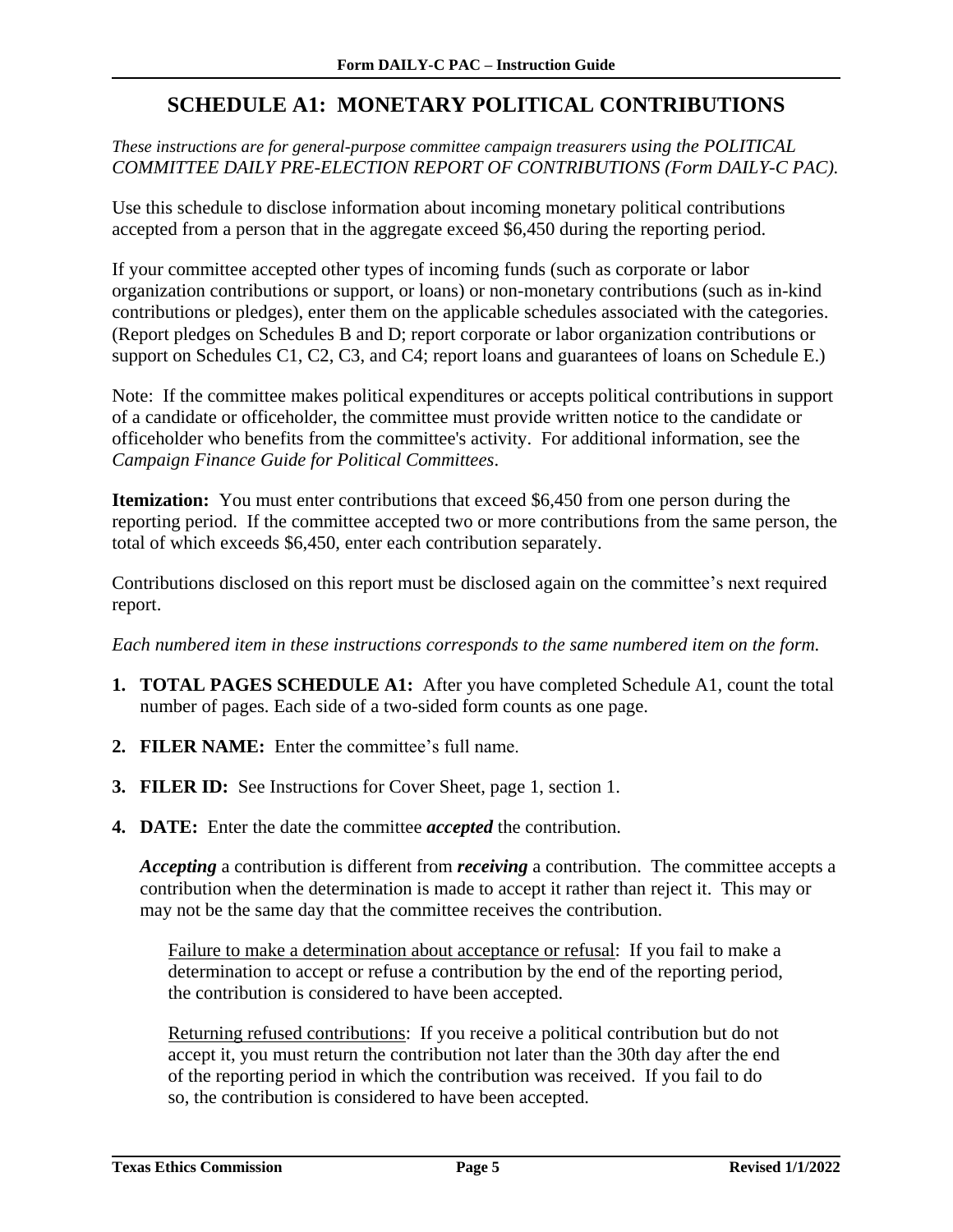**5. FULL NAME OF CONTRIBUTOR:** Enter the full name of the contributor. If the contributor is an individual, enter the full name, first, last, and suffix (Jr., III, etc.) if applicable (title is optional). If the contributor is an entity, enter the full name of the entity.

**"Out-of-State PAC" box:** For Daily Reports, you are not required to disclose this information for a contributor that is an out-of-state political committee, however, you will be required to do so when that same contribution is disclosed again on the next required report. For this reason, you may choose to enter the information now. Otherwise, you may leave this section blank.

Check the box only if the contributor is an out-of-state political committee. If the contributor is an out-of-state political committee from which the committee accepted more than \$940 in the reporting period, (including pledges or loans from sources other than financial institutions that have been in business for more than a year) you may include one of the following with your report:

- a copy of the out-of-state PAC's statement of organization filed as required by law with the Federal Election Commission (FEC) and certified by an officer of the out-of-state PAC; or
- a written statement, certified by an officer of the out-of-state PAC, listing the full name and address of each person who contributed more than \$190 to the out-of-state PAC during the 12 months immediately preceding the contribution.

If the contributor is an out-of-state political committee from which the committee accepted \$940 or less (including pledges) during the reporting period, you may include one of the following with your report:

- a copy of the out-of-state political committee's statement of organization filed as required by law with the FEC and certified by an officer of the outof-state committee.
- a document listing the committee's name, address and phone number; the name of the person appointing the committee's campaign treasurer; and the name, address and phone number of the committee's campaign treasurer.

**"ID #" Line (Electronic Filing Only):** If you are filing your report electronically, you may enter in this field the out-of-state committee's FEC identification number. If you do not have an FEC # for the out-of-state PAC or are not filing electronically with the Commission, you may provide other documentation as explained above.

Note**:** See the *Campaign Finance Guide for Political Committees* for detailed information on accepting and reporting contributions from out-of-state political committees.

- **6. CONTRIBUTOR ADDRESS:** Enter the complete address of the contributor.
- **7. AMOUNT OF CONTRIBUTION:** Enter the amount of the contribution.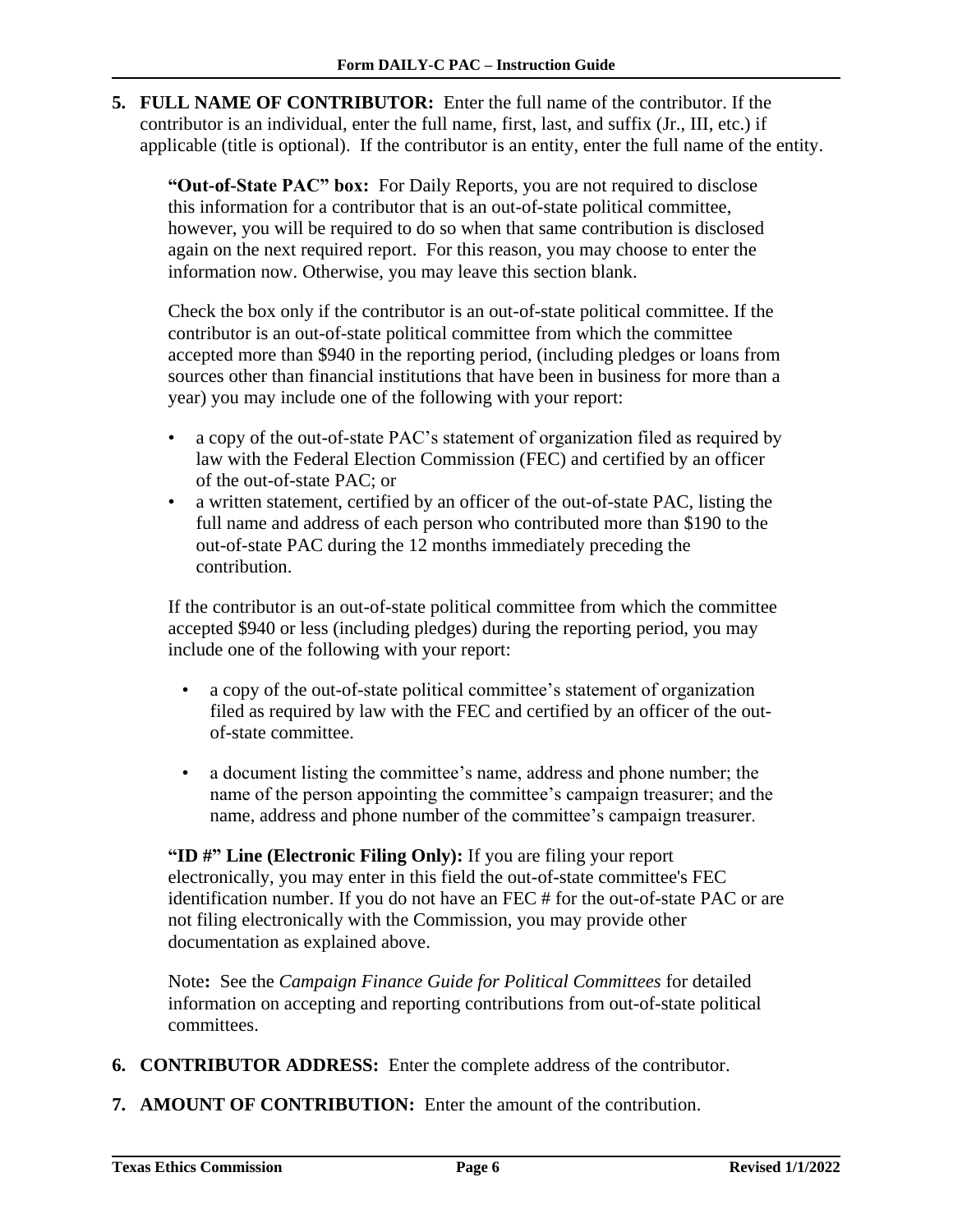- **8. PRINCIPAL OCCUPATION/JOB TITLE:** For Daily Reports, you are not required to disclose a contributor's principal occupation. However, you will be required to do so when that same contribution is disclosed again on the next required report. For this reason, you may choose to disclose this information now.
- **9. EMPLOYER (***Optional***):** General-purpose committees are not required to disclose contributors' employers, but you may do so in this section.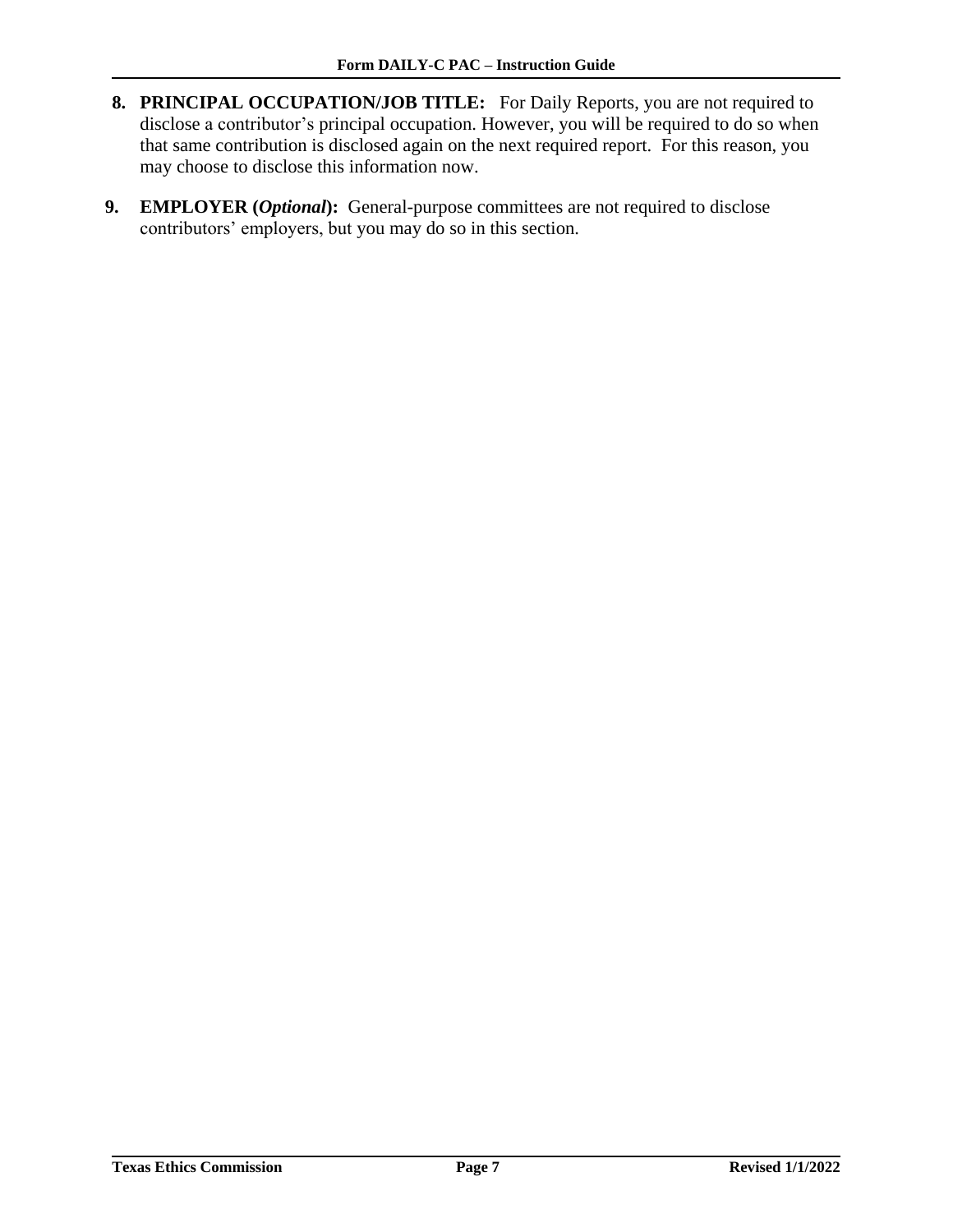## <span id="page-9-0"></span>**SCHEDULE A2: NON-MONETARY (IN-KIND) POLITICAL CONTRIBUTIONS**

*These instructions are for general-purpose committee campaign treasurers using the POLITICAL COMMITTEE DAILY PRE-ELECTION REPORT OF CONTRIBUTIONS (Form DAILY-C PAC).*

Use this schedule to disclose information about incoming non-monetary (in-kind) political contributions accepted from a person that in the aggregate exceed \$6,450 during the reporting period. You are not required to include contributions of an individual's personal services or travel if the individual receives no compensation from any source for the services.

If your committee accepted other types of incoming funds (such as corporate or labor organization contributions or support, loans, or pledges), enter them on the applicable schedules associated with the categories. (Report pledges on Schedules B and D; report corporate or labor organization contributions or support on Schedules C1, C2, C3, and C4; report loans and guarantees of loans on Schedule E.)

Note:If the committee makes political expenditures or accepts political contributions in support of a candidate or officeholder, the committee must provide written notice to the candidate or officeholder who benefits from the committee's activity. For additional information, see the Campaign Finance Guide for Political Committees.

**Itemization:** You must enter contributions that exceed \$6,450 from one person during the reporting period. If the committee accepted two or more contributions from the same person, the total of which exceeds \$6,450, enter each contribution separately.

Contributions disclosed on this report must be disclosed again on the committee's next required report.

- **1. TOTAL PAGES SCHEDULE A2:** After you have completed Schedule A2, count the total number of pages. Each side of a two-sided form counts as one page.
- **2. FILER NAME:** Enter the committee's full name.
- **3. FILER ID:** See instructions for Cover Sheet, page 1, section 1*.*
- **4. TOTAL OF UNITEMIZED IN-KIND POLITICAL CONTRIBUTIONS:** Do not complete this section. All contributions that meet the thresholds for daily reporting must be itemized.
- **5. DATE:** See instructions for Schedule A1, section 4.
- **6. FULL NAME OF CONTRIBUTOR:** See instructions for Schedule A1, section 5.
- **7. CONTRIBUTOR ADDRESS:** Enter the complete address of the contributor.
- **8. AMOUNT OF CONTRIBUTION:** Enter the fair market value of an in-kind contribution.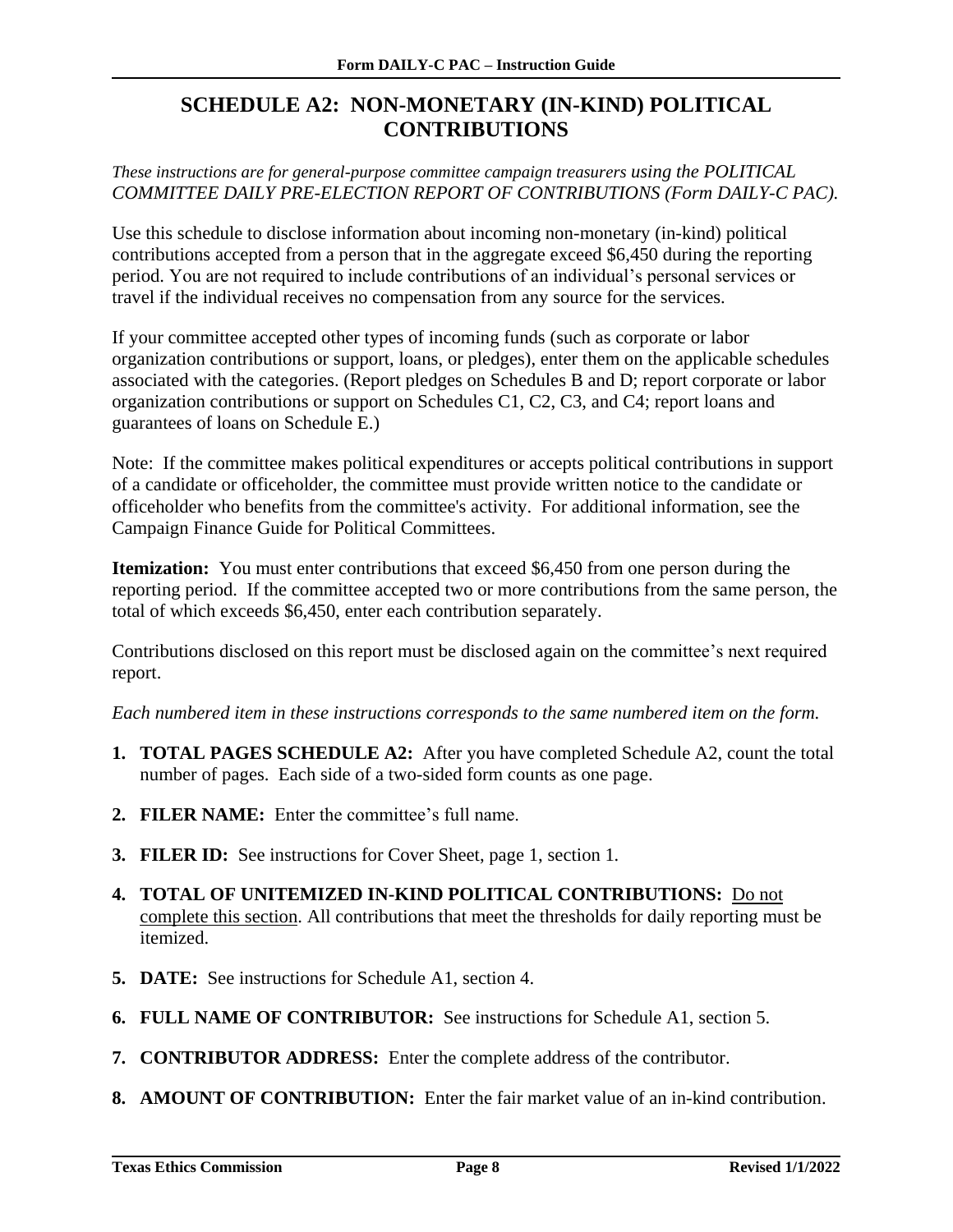**9**. **IN-KIND CONTRIBUTION DESCRIPTION:** Enter a description of the contribution. The description should be sufficiently detailed to allow a person reviewing the committee's report to understand what was contributed.

**"Travel Outside of Texas" box:** Please check the box to indicate that the inkind contribution was for out-of-state travel. The description of an in-kind contribution for travel outside of the state of Texas must include detailed information. Please report this information on Schedule T.

- **10. PRINCIPAL OCCUPATION/JOB TITLE:** For Daily Reports, you are not required to disclose a contributor's principal occupation. However, you will be required to do so when that same contribution is disclosed again on the next required report. For this reason, you may choose to disclose this information now.
- **11. EMPLOYER (***Optional***):** General-purpose committees are not required to disclose contributors' employers, but you may do so in this section.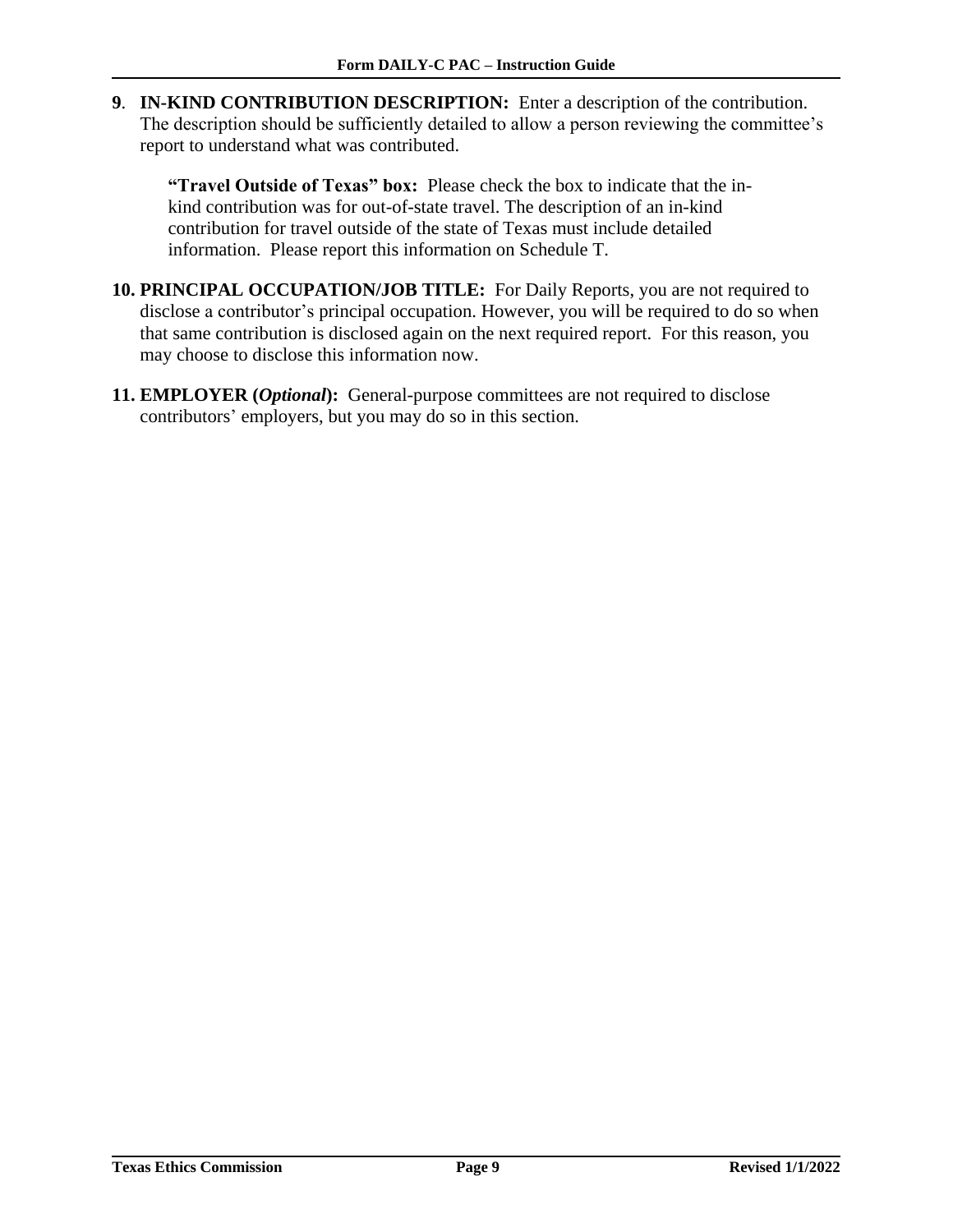## **SCHEDULE B: PLEDGED CONTRIBUTIONS**

#### <span id="page-11-0"></span>*These instructions are for general-purpose committee campaign treasurers using the POLITICAL COMMITTEE DAILY PRE-ELECTION REPORT OF CONTRIBUTIONS (Form DAILY-C PAC).*

Use this schedule to disclose information about pledged political contributions accepted from a person that in the aggregate exceed \$6,450 during the reporting period. You are not required to include pledges of an individual's personal services or travel if the individual receives no compensation from any source for the services.

Do not enter on this schedule information on contributions actually received. (Report contributions actually received on Schedules A1, A2, C1, and C2, as applicable.) A political committee that supports or opposes measures *exclusively* and direct campaign expenditure only committees may accept pledged contributions from corporations and labor organizations, and must report such pledged contributions on Schedule D.

**Itemization:** You must enter pledges that exceed \$6,450 from one person during the reporting period. If the committee accepted two or more pledges from the same person, the total of which exceeds \$6,450, enter each pledge separately.

Contributions disclosed on this report must be disclosed again on the committee's next required report.

You must also disclose the receipt of the pledged contribution on Schedule A1 (used for monetary contributions) or A2 (used for non-monetary (in-kind) contributions), as applicable, in the reporting period in which you actually receive the pledged money or thing of value. If the pledge is accepted and received in the same reporting period, it is no longer a pledge disclosed here; it becomes a contribution disclosed on the applicable contributions schedule.

*Each numbered item in these instructions corresponds to the same numbered item on the form.*

- **1. TOTAL PAGES SCHEDULE B:** After you have completed Schedule B, count the total number of pages. Each side of a two-sided form counts as one page.
- **2. FILER NAME:** Enter the committee's full name.
- **3. FILER ID:** See instructions for Cover Sheet, page 1, section 1.
- **4. TOTAL OF UNITEMIZED PLEDGES:** Do not complete this section. All pledges that meet the thresholds for daily reporting must be itemized.
- **5. DATE:** Enter the date your committee accepted the pledge, regardless of when the pledge is actually received. You accept a pledge when you decide to accept it rather than reject it. Note that your committee must accept a pledge before you are required to report it.

Pledge accepted and received in different reporting periods: If your committee *accepts* a pledge in one reporting period and then *receives* the pledged money or other thing of value in a later reporting period, you will disclose the pledge on this schedule in the reporting period in which you accepted the pledge. You will also disclose the receipt of the pledged money or other thing of value on the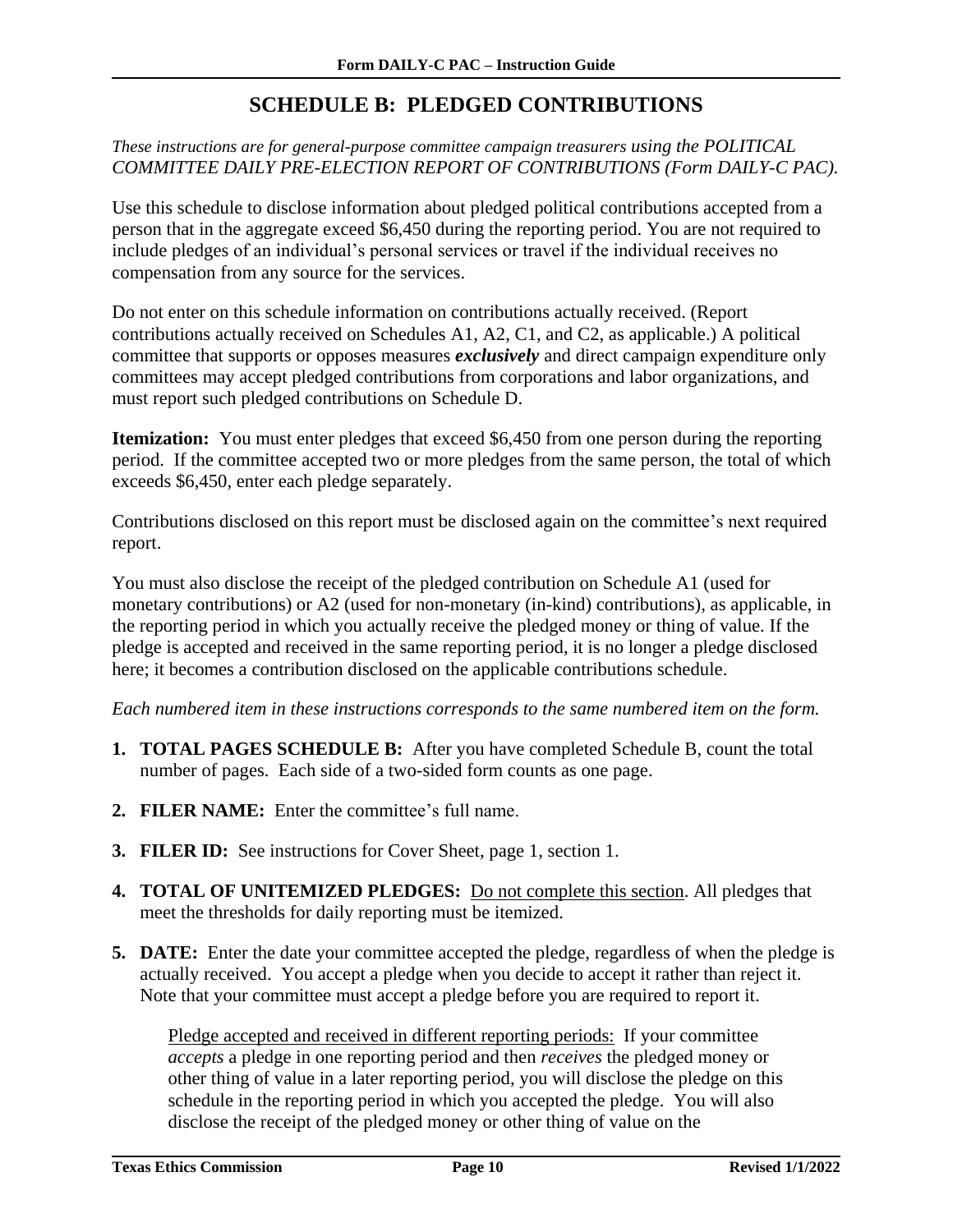appropriate incoming funds schedule (such as monetary or non-monetary contributions, or loans) in the reporting period in which you received the pledge.

Pledge received in same reporting period as accepted: If your committee receives a pledge in the same reporting period in which it was accepted, then you will not report the pledge on this schedule. You will only disclose the contribution on the appropriate incoming funds schedule (such as monetary or non-monetary contributions, or loans). The date of the contribution will be the date your committee accepted the pledged contribution, regardless of when the pledged contribution was actually received.

Pledge accepted but never received: You will disclose the pledge on this schedule in the reporting period in which you accepted the pledge. If your committee never actually receives the pledge, it is not necessary to correct your report to delete the pledge.

Example: In June a supporter promises that he will give Juan Garcia \$1,000 in the last week before the November election. Juan accepts his promise. Juan must disclose the pledge on his July 15 report covering the period in which he accepted the pledge. (Note: When he receives the \$1,000, he will disclose it as a monetary contribution on Schedule A1 of the report covering the period in which he received the money. Also, if he never receives the \$1,000, he does not correct/amend his report to delete the entry for the pledge.)

**6. FULL NAME OF PLEDGOR:** Enter the full name of the person who made the pledge.

**"Out-of-State PAC" box:** See instructions for Schedule A1, section 5*.*

- **7. PLEDGOR ADDRESS:** Enter the complete address of the person who made the pledge.
- **8. AMOUNT OF PLEDGE:** Enter the amount of the pledge or the fair market value of any pledged goods or services or other thing of value, as applicable.
- **9. IN-KIND DESCRIPTION:** If the pledge was for goods or services or any other thing of value, enter a description of the pledged goods or services or other thing of value. The description should be sufficiently detailed to allow a person reviewing the committee's report to understand what was pledged.

**Travel Outside of Texas" box:** Please check the box to indicate that the in-kind contribution was for out-of-state travel.*The description of an in-kind contribution for travel outside of the state of Texas must include detailed information. Please report this information on Schedule T.*

- **10. PRINCIPAL OCCUPATION/JOB TITLE:** For Daily Reports, you are not required to disclose a pledgor's principal occupation. However, you will be required to do so when that same pledge is disclosed again on the next required report. For this reason, you may choose to disclose this information now.
- **11. EMPLOYER (***Optional***):** General-purpose committees are not required to disclose pledgors' employers, but you may do so in this section.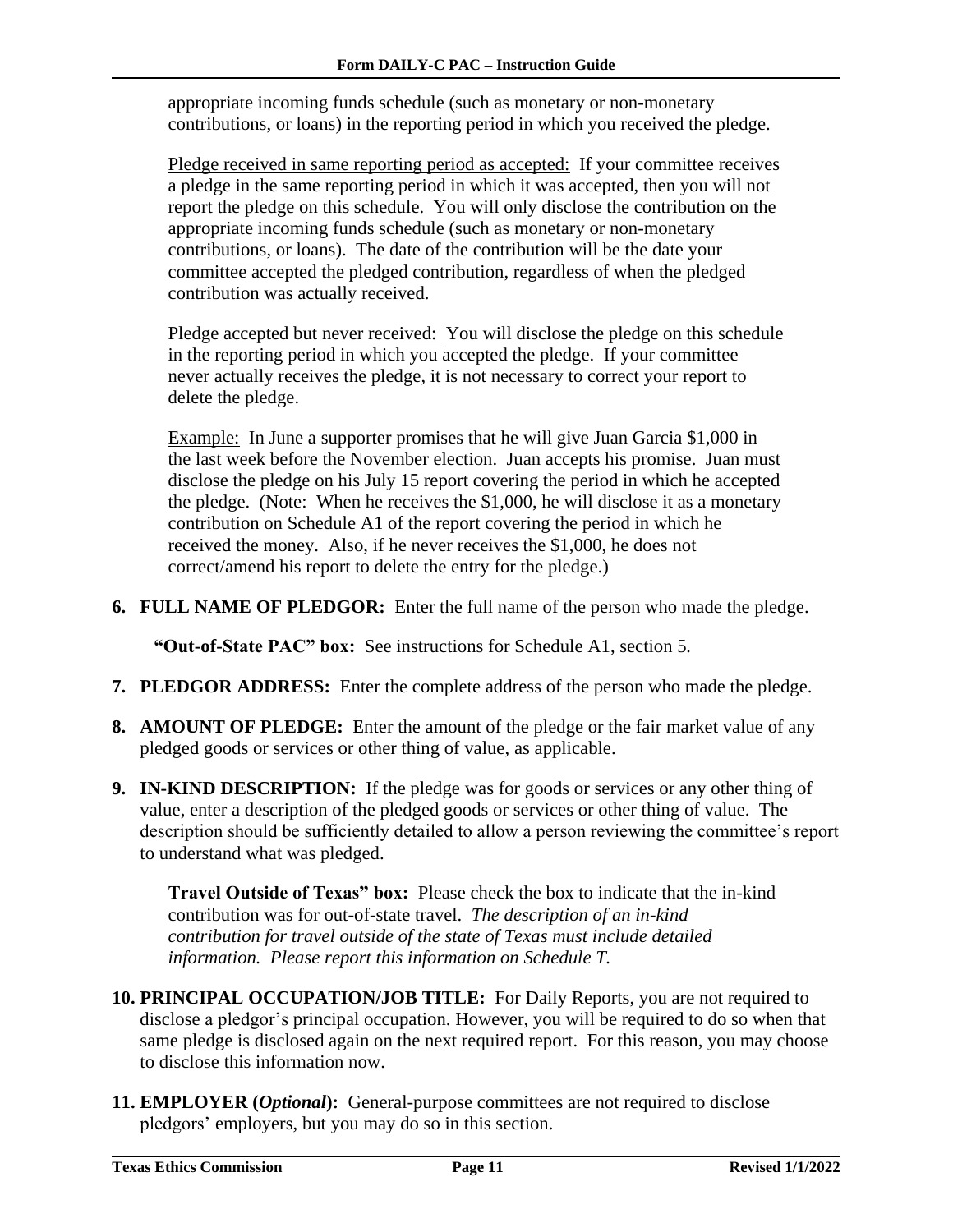## **SCHEDULE C1: MONETARY CONTRIBUTIONS FROM CORPORATION OR LABOR ORGANIZATION**

<span id="page-13-0"></span>*This schedule is only for general-purpose committee that accepts a political contribution from a corporation or labor organization. A political committee may accept a political contribution from a corporation or labor organization only if certain requirements are met. For additional information regarding the permissibility of a political committee accepting a political contribution from a corporation or labor organization, see the Commission's Campaign Finance Guide for Political Committees.*

Use this schedule to disclose information about incoming monetary political contributions accepted during the reporting period from corporations and labor organizations that in the aggregate exceed \$6,450.

Do not enter on this schedule information on non-monetary (in-kind) contributions, pledges, loans or guarantees of loans from corporations or labor organizations. (Report non-monetary (inkind) contributions on Schedule C2; report corporate pledges on Schedule D; report loans and guarantees of loans on Schedule E.)

**Definition of Corporation:** "Corporation" includes any of the following business associations:

- (1) corporations that are organized under the Texas Business Corporation Act, the Texas For-Profit Corporation Law, the Texas Non-Profit Corporation Act, the Texas Nonprofit Corporation Law, federal law, or law of another state or nation; or
- (2) the following associations, whether incorporated or not: banks, trust companies, savings and loan associations or companies, insurance companies, reciprocal or interinsurance exchanges, railroad companies, cemetery companies, government-regulated cooperatives, stock companies, and abstract and title insurance companies.

**Itemization:** You must enter monetary contributions from a corporation or labor organization that exceed \$6,450 during the reporting period. If the committee accepted two or more contributions from the same corporation or labor organization, the total of which exceeds \$6,450, enter each contribution separately.

Contributions disclosed on this report must be disclosed again on the committee's next required report.

- **1. TOTAL PAGES SCHEDULE C1:** After you have completed Schedule C1, count the total number of pages. Each side of a two-sided form counts as one page.
- **2. FILER NAME:** Enter the committee's full name.
- **3. FILER ID:** See instructions for Cover Sheet, page 1, section 1*.*
- **4. DATE:** See instructions for Schedule A1, section 4.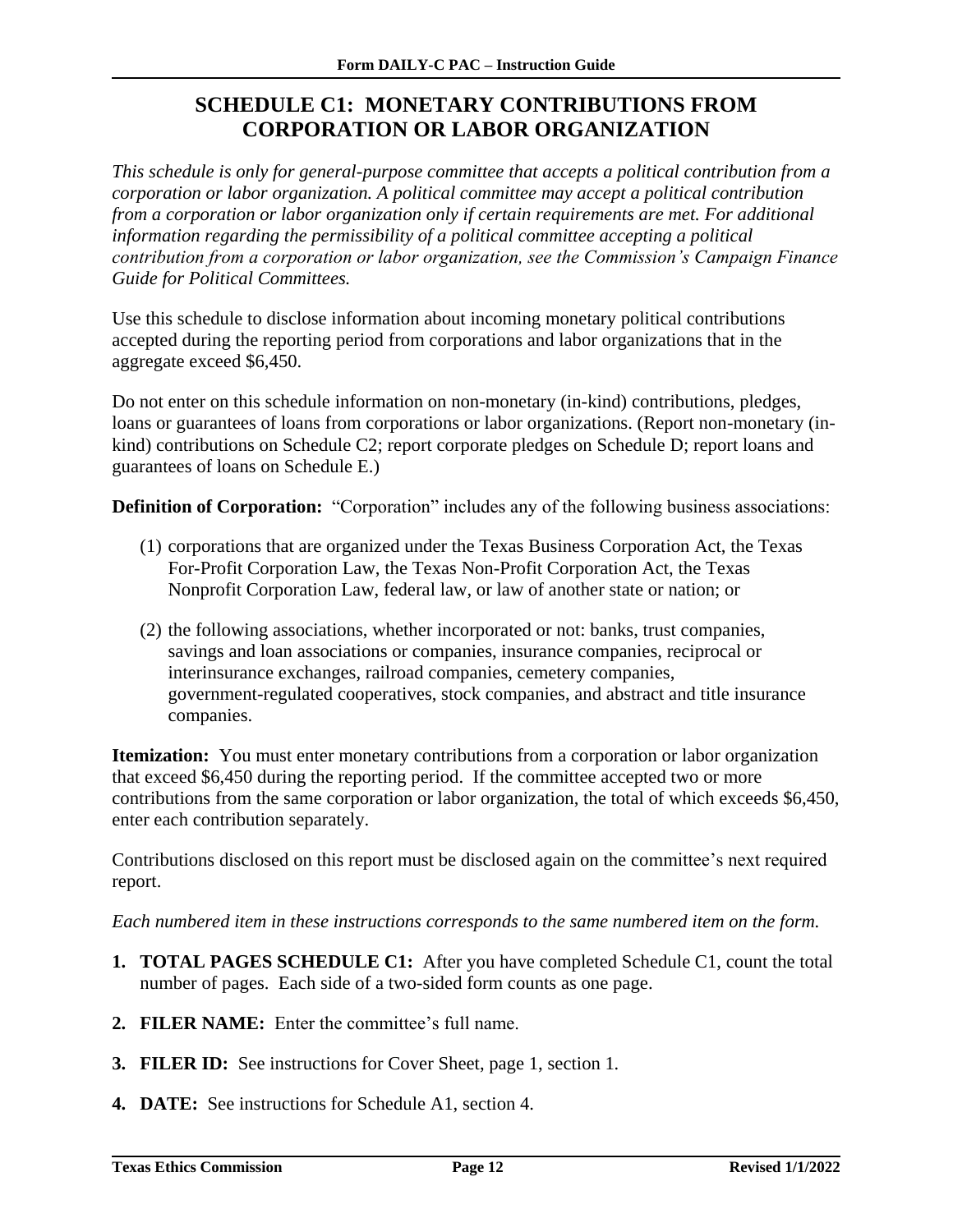- **5. CORPORATION/LABOR ORGANIZATION NAME:** Enter the full name of the corporation or labor organization that made the contribution.
- **6. CORPORATION/LABOR ORGANIZATION ADDRESS:** Enter the complete address of the corporation or labor organization that made the contribution.
- **7. AMOUNT OF CONTRIBUTION:** Enter the amount of the contribution.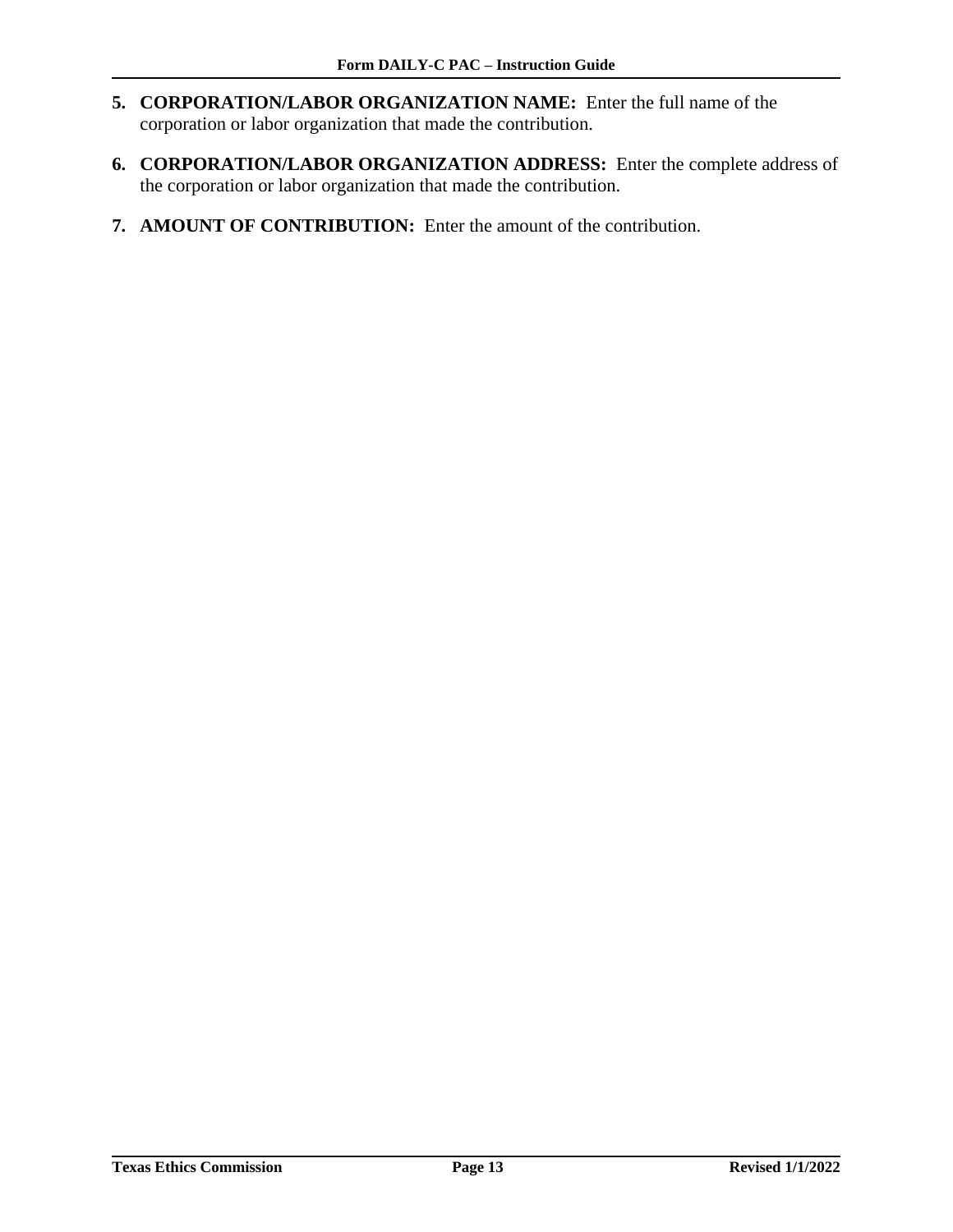## <span id="page-15-0"></span>**SCHEDULE C2: NON-MONETARY IN-KIND CONTRIBUTIONS FROM CORPORATION OR LABOR ORGANIZATION**

*This schedule is only for general-purpose committee that accepts a political contribution from a corporation or labor organization. A political committee may accept a political contribution from a corporation or labor organization only if certain requirements are met. For additional information regarding the permissibility of a political committee accepting a political contribution from a corporation or labor organization, see the Commission's Campaign Finance Guide for Political Committees.*

Use this schedule to disclose information about non-monetary (in-kind) political contributions accepted during the reporting period from corporations and labor organizations that in the aggregate exceed \$6,450.

Do not enter on this schedule information on monetary contributions, pledges, loans or guarantees of loans from corporations or labor organizations. (Report monetary contributions from corporations or labor organizations on Schedule C1; report corporate pledges on Schedule D; report loans and guarantees of loans on Schedule E.)

**Definition of Corporation:** See instructions for Schedule C1*.*

**Itemization:** You must enter non-monetary contributions from a corporation or labor organization that exceed \$6,450 during the reporting period. If the committee accepted two or more contributions from the same corporation or labor organization, the total of which exceeds \$6,450, enter each contribution separately.

Contributions disclosed on this report must be disclosed again on the committee's next required report.

- **1. TOTAL PAGES SCHEDULE C2:** After you have completed Schedule C2, count the total number of pages. Each side of a two-sided form counts as one page.
- **2. FILER NAME:** Enter the committee's full name.
- **3. FILER ID:** See instructions for Cover Sheet, page 1, section 1.
- **4. DATE:** See instructions for Schedule A1, section 4.
- **5. CORPORATION/LABOR ORGANIZATION NAME:** Enter the name of the corporation or labor organization that made the expenditure.
- **6. CORPORATION/LABOR ORGANIZATION ADDRESS:** Enter the complete address of the corporation or labor organization that made the contribution.
- **7. AMOUNT OF CONTRIBUTION:** Enter the fair market value of the non-monetary (inkind) contribution.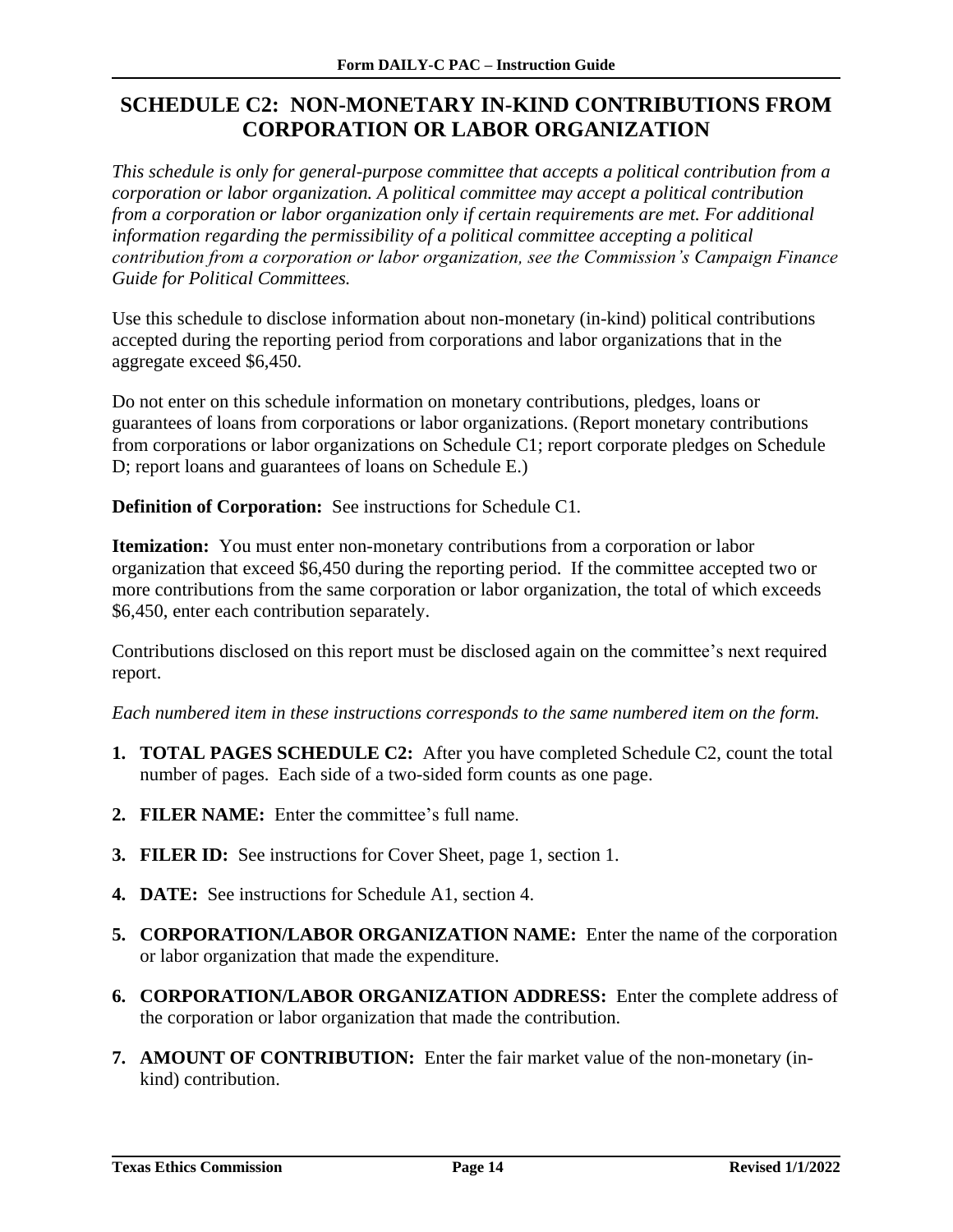**8. IN-KIND CONTRIBUTION DESCRIPTION:** Enter a description of the contribution. The description should be sufficiently detailed to allow a person reviewing the committee's report to understand what was contributed.

**"Travel Outside of Texas" box:** Please check the box to indicate that the inkind contribution was for out-of-state travel. *The description of an in-kind contribution for travel outside of the state of Texas must include detailed information. Please report this information on Schedule T.*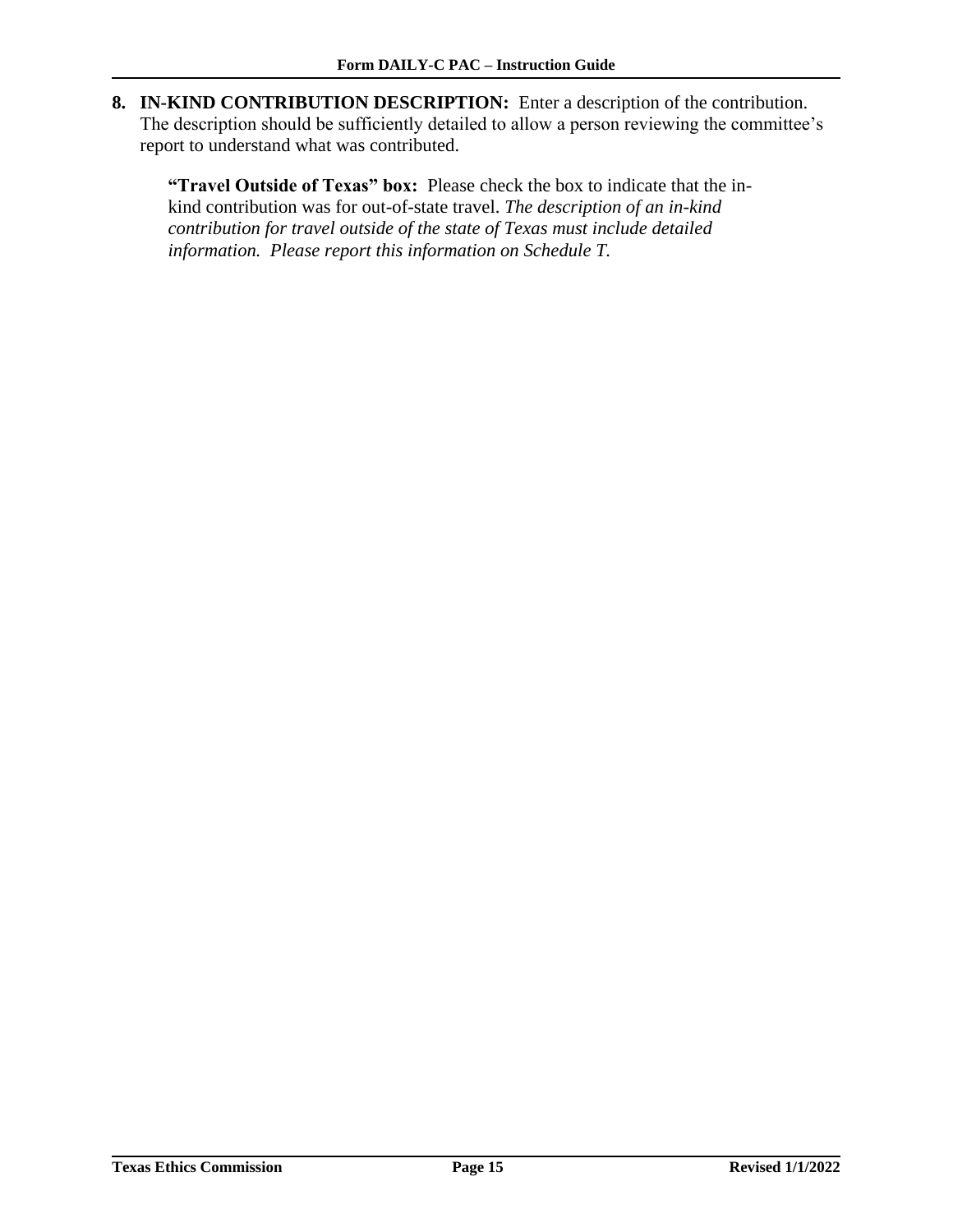## <span id="page-17-0"></span>**SCHEDULE C3: MONETARY SUPPORT FROM CORPORATION OR LABOR ORGANIZATION**

*This schedule is for general-purpose committees using the* POLITICAL COMMITTEE DAILY PRE-ELECTION REPORT OF CONTRIBUTIONS *(Form* DAILY-C PAC*).*

Use this schedule to disclose information about monetary support that in the aggregate exceeds \$6,450 accepted from a single corporation or labor organization during the reporting period to: 1) finance the establishment or administration of a general-purpose committee; or 2) solicit contributions to a general-purpose committee from the employees, stockholders, or members of the corporation or labor organization and their families.

Do not enter on this schedule information on non-monetary support, or loans or guarantees of loans from corporations or labor organizations. (Report non-monetary support on Schedule C4; report loans and guarantees of loans on Schedule E.)

**Definition of Corporation:** See instructions for Schedule C1*.*

**Itemization:** You must enter monetary support from a corporation or labor organization that exceeds \$6,450 during the reporting period.

Support disclosed on this report must be disclosed again on the committee's next required report.

Note: The campaign treasurer of a political committee that accepts a political contribution from a corporation or labor organization for a purpose other than to establish or administer the committee or to finance the solicitation of political contributions to the committee from the employees, stockholders, or members of the corporation or labor organization and their families, uses Schedules C1, C2, and D to report contributions from corporations and labor organizations.

*Each numbered item in these instructions corresponds to the same numbered item on the form.*

- **1. TOTAL PAGES SCHEDULE C3:** After you have completed Schedule C3, count the total number of pages. Each side of a two-sided form counts as one page.
- **2. FILER NAME:** Enter the committee's full name.
- **3. FILER ID:** See instructions for Cover Sheet, page 1, section 1.
- **4. DATE:** Enter the date of the monetary payment made by the corporation or labor organization in support of your committee.

Payments Made by Credit Card:There is a special reporting rule for payments made by credit card. For reports due 30 days and 8 days before an election (preelection reports) and for runoff reports, the date of a payment made by credit card is the date the credit card is used. For other reports, the date of a payment made by credit card is *either* the date of the charge *or* the date the credit card statement is received. A filer can never go wrong by disclosing the date of the payment as the date of the charge.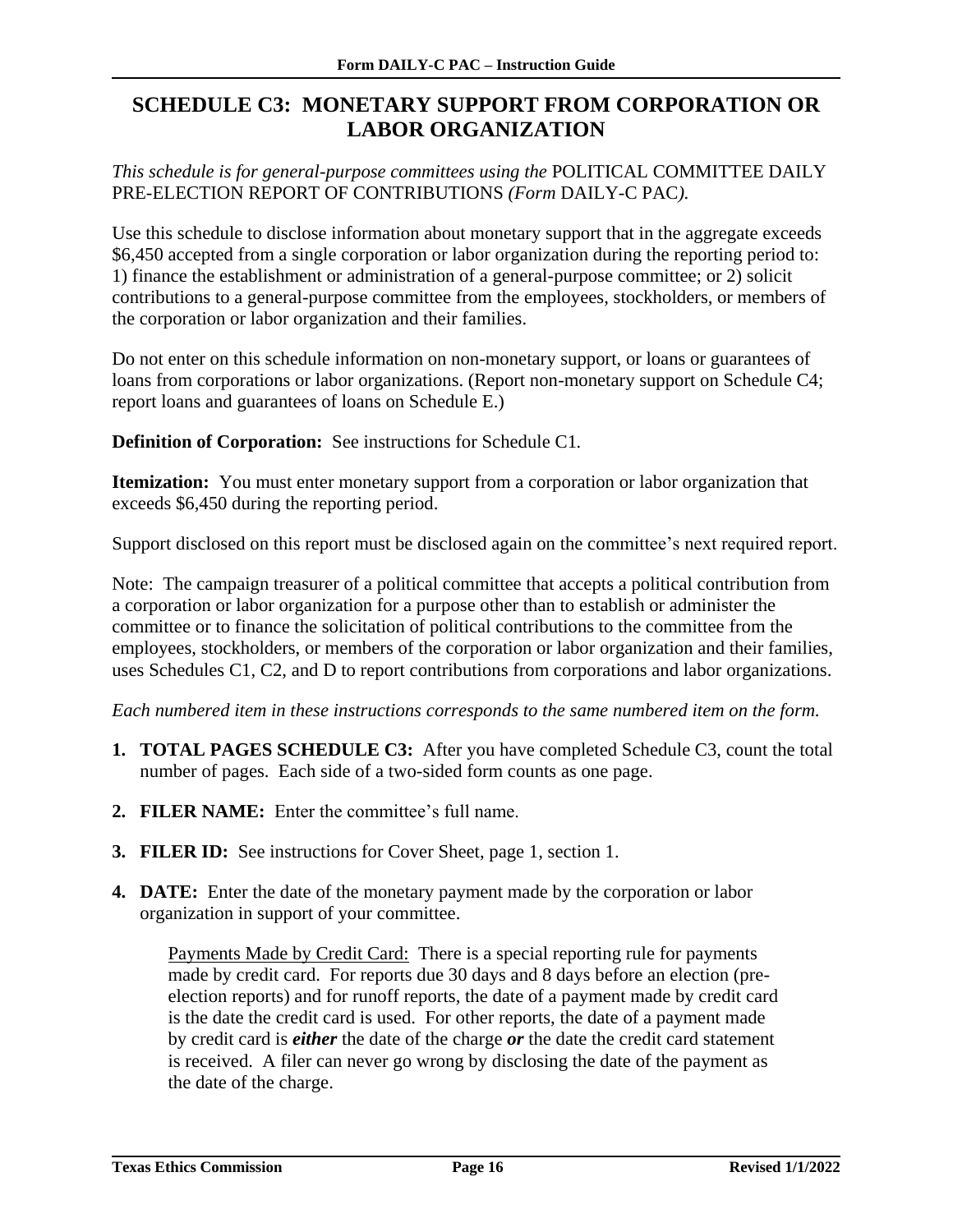- **5. CORPORATION/LABOR ORGANIZATION NAME:** Enter the name of the corporation or labor organization that made the expenditure.
- **6. AMOUNT**: Enter the amount of the payment made by the corporation or labor organization in support of your committee.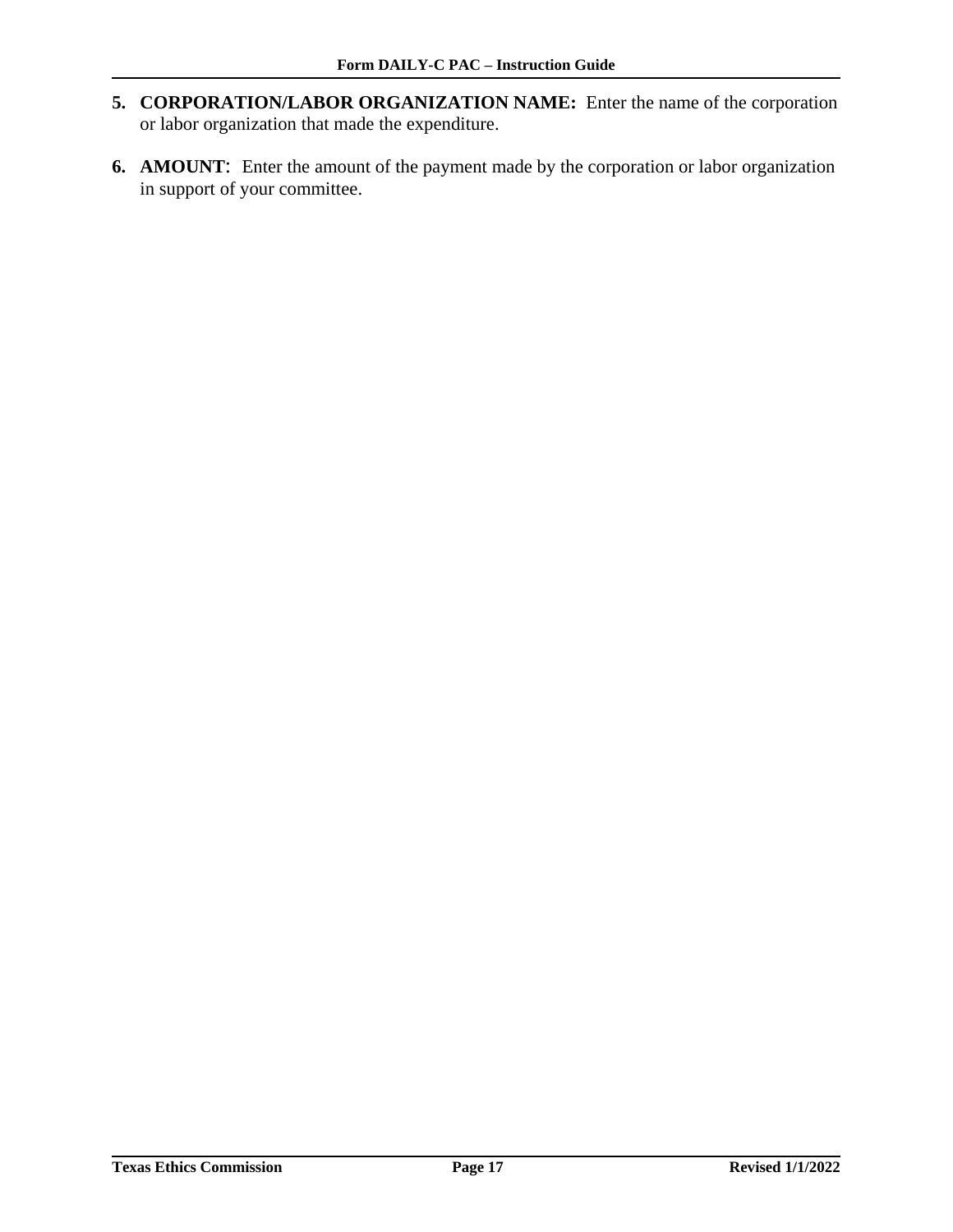## <span id="page-19-0"></span>**SCHEDULE C4: NON-MONETARY SUPPORT FROM CORPORATION OR LABOR ORGANIZATION**

*This schedule is for general-purpose committees using the* POLITICAL COMMITTEE DAILY PRE-ELECTION REPORT OF CONTRIBUTIONS *(Form* DAILY-C PAC*).*

Use this schedule to disclose information about non-monetary support that in the aggregate exceeds \$6,450 accepted from a single corporation or labor organization during the reporting period to: 1) finance the establishment or administration of a general-purpose committee; or 2) solicit contributions to a general-purpose committee from the employees, stockholders, or members of the corporation or labor organization and their families.

Do not enter on this schedule information on monetary support, or loans or guarantees of loans from corporations or labor organizations. (Report monetary support on Schedule C3, loans and guarantees of loans on Schedule E.)

Examples of non-monetary support include:

- (1) The use of corporate or labor organization office space,
- (2) The use of a corporate or labor organization mailing list, or
- (3) The use of any other corporate or labor organization asset.

**Definition of Corporation:** See instructions for Schedule C1.

**Itemization:** You must enter non-monetary support from a corporation or labor organization that exceeds \$6,450 during the reporting period.

Support disclosed on this report must be disclosed again on the committee's next required report.

Note: The campaign treasurer of a political committee that accepts a political contribution from a corporation or labor organization for a purpose other than to establish or administer the committee or to finance the solicitation of political contributions to the committee from the employees, stockholders, or members of the corporation or labor organization and their families, uses Schedules C1, C2, and D to report contributions from corporations and labor organizations.

- **1. TOTAL PAGES SCHEDULE C4:** After you have completed Schedule C4, count the total number of pages. Each side of a two-sided form counts as one page.
- **2. FILER NAME:** Enter the committee's full name.
- **3. FILER ID:** See instructions for Cover Sheet, page 1, section 1.
- **4. DATE:** Enter the date the corporation or labor organization provided non-monetary support to your committee.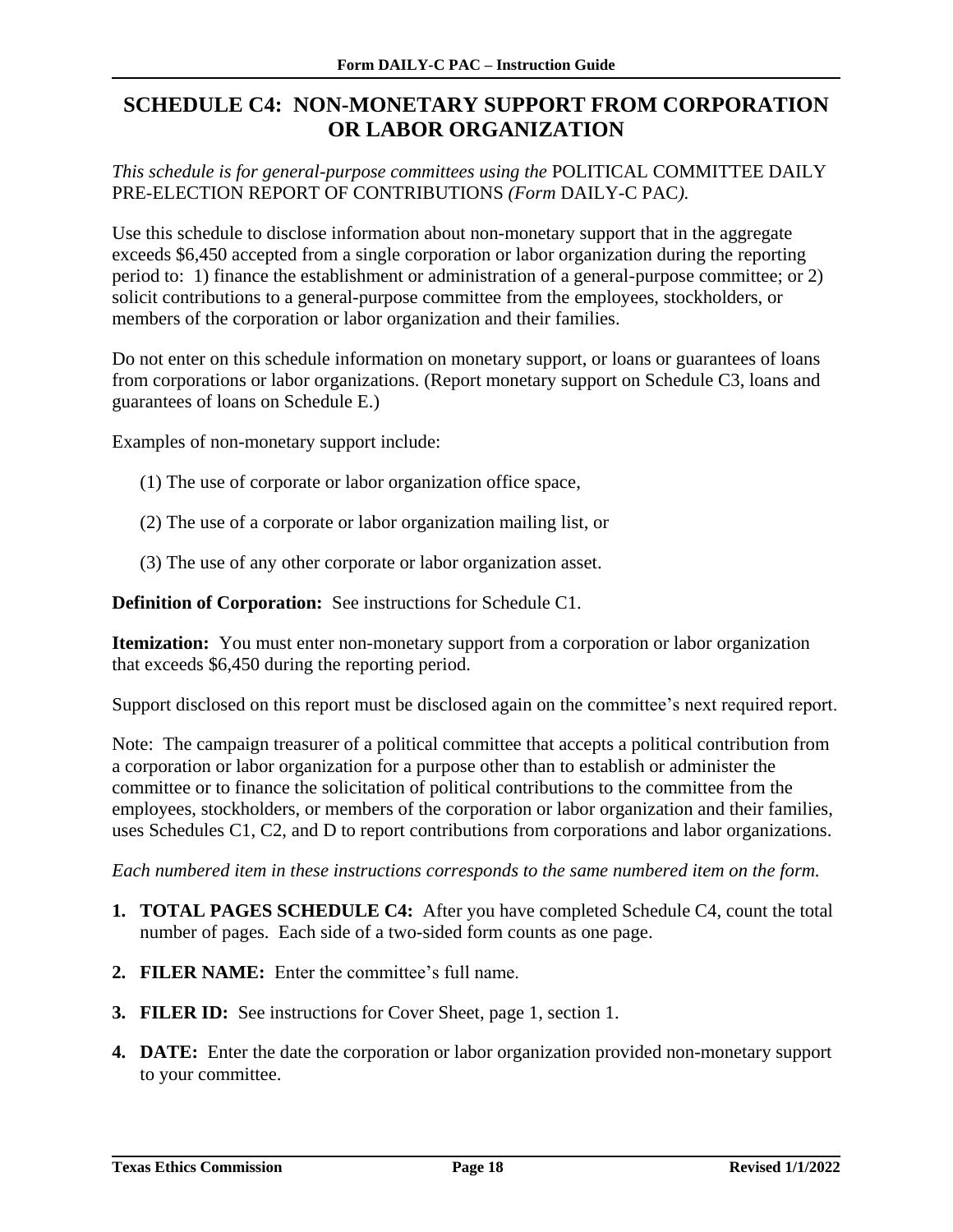The payment date is the date the corporation or labor organization incurs the obligation to make a payment. The payment date is not necessarily the date goods or services are received. It is the date on which the obligation to make a payment is incurred, as long as the amount of the payment is "readily determinable." Generally, the amount of a payment is known (and therefore readily determinable) when the obligation is incurred, but in some cases the amount is not known until the receipt of a bill.

- **5. CORPORATION/LABOR ORGANIZATION NAME:** Enter the name of the corporation or labor organization that made the expenditure.
- **6. AMOUNT:** Enter the fair-market value of the non-monetary support provided to your committee by a corporation or labor organization.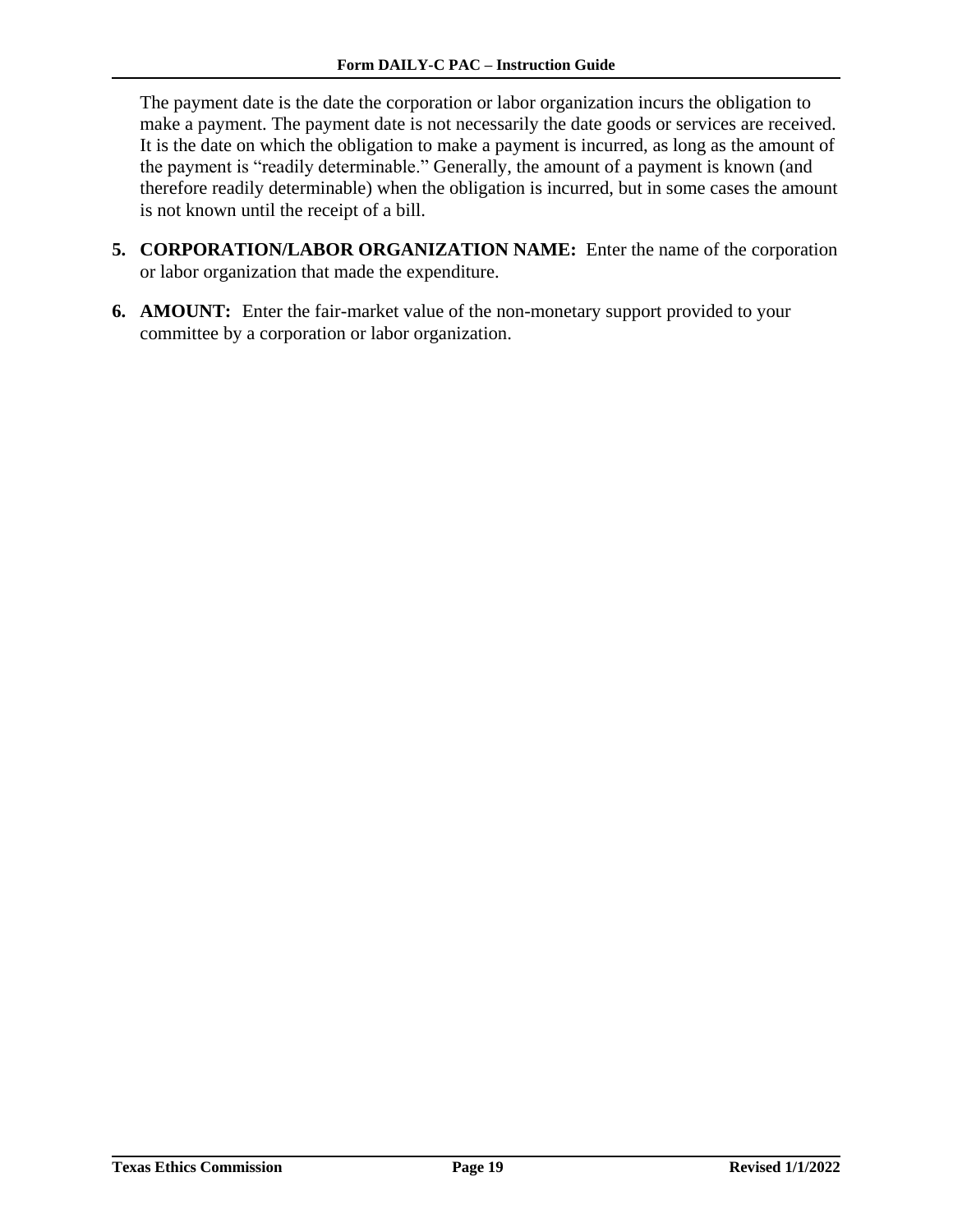## <span id="page-21-0"></span>**SCHEDULE D: PLEDGED CONTRIBUTIONS FROM CORPORATION OR LABOR ORGANIZATION**

*This schedule is only for a general-purpose committee that accepts a political contribution from a corporation or labor organization for a purpose other than to establish or administer the committee or to finance the solicitation of political contributions to the committee from the employees, stockholders, or members of the corporation or labor organization and their families*.

*For additional information regarding the permissibility of a political committee accepting a political contribution from a corporation or labor organization, see the Commission's Campaign Finance Guide for Political Committees.*

Use this schedule to disclose information about pledges accepted during the reporting period from corporations and labor organizations that in the aggregate exceed \$6,450. You are not required to include pledges of an individual's personal services or travel if the individual receives no compensation from any source for the services.

Do not enter on this schedule information on contributions actually received, loans, or guarantees of loans from corporations or labor organizations. (Report corporate or labor organization contributions actually received on Schedules C1 and C2, and report loans and guarantees of loans on Schedule E.)

**Definition of Corporation:** See instructions for Schedule C1*.*

**Itemization:** You must enter pledges from a corporation or labor organization that exceed \$6,450 during the reporting period. If the committee accepted two or more pledges from the same corporation or labor organization, the total of which exceeds \$6,450, enter each pledge separately.

Pledges disclosed on this report must be disclosed again on the committee's next required report.

You must also disclose the receipt of the pledged corporate or labor organization contribution on Schedule C1 (used for monetary corporate or labor organization contributions) or C2 (used for non-monetary (in-kind) corporate or labor organization contributions), as applicable, in the reporting period in which you actually receive the pledged money or thing of value. If the pledge is accepted and received in the same reporting period, it is no longer a pledge disclosed here; it becomes a contribution disclosed on the applicable contributions schedule.

Example: In June a corporate supporter promises to give a committee \$1,000 in the last week before the November election. The committee accepts the corporation's promise. The committee must disclose the pledge on its July 15 report covering the period in which the committee accepted the pledge. Note: When the committee receives the \$1,000, the committee will disclose it as a monetary corporate contribution on Schedule C1 of the report covering the period in which the committee received the money. Also, if the committee never receives the \$1,000, the committee does not correct/amend its report to delete the entry for the pledge.)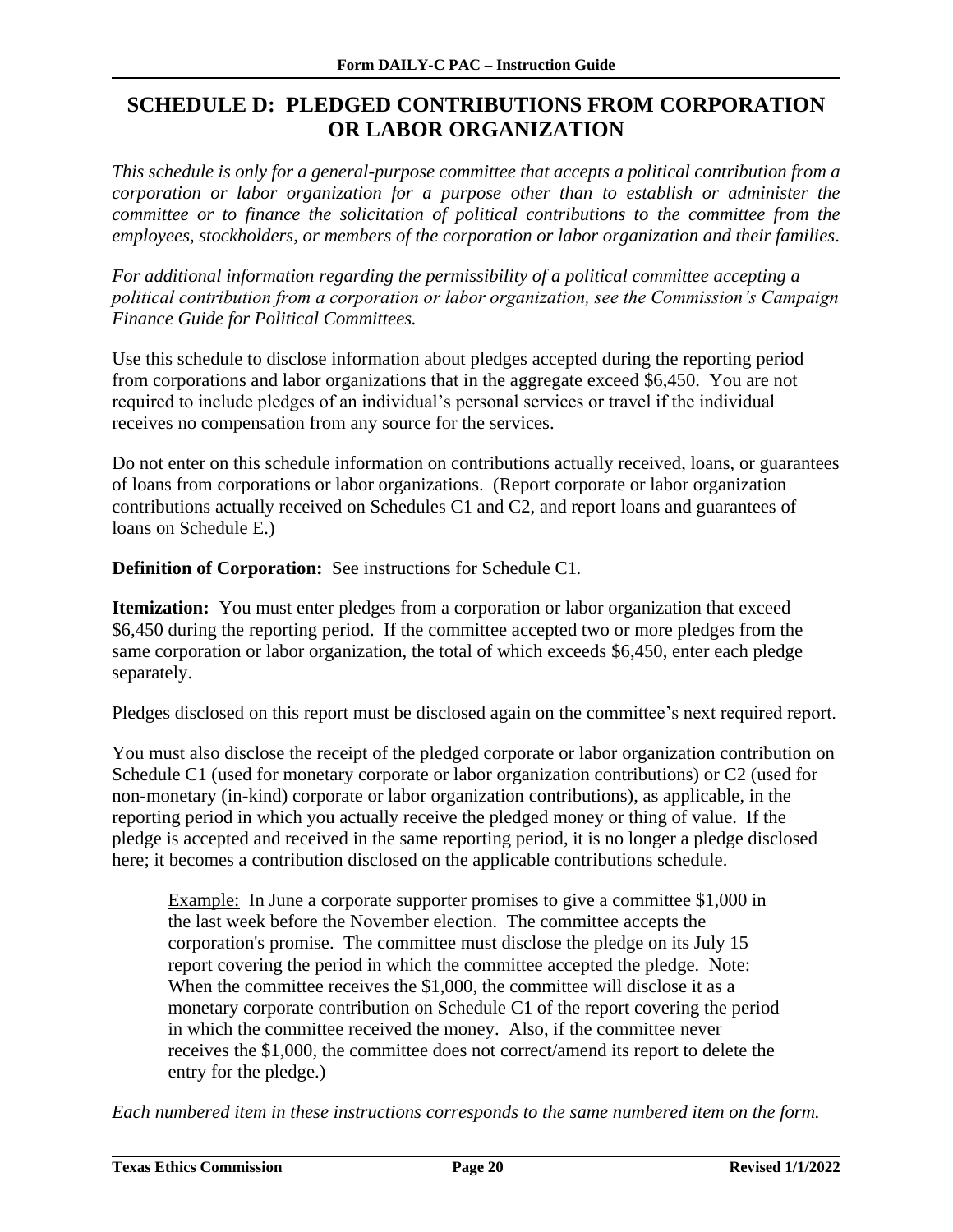- **1. TOTAL PAGES SCHEDULE D:** After you have completed Schedule D, count the total number of pages. Each side of a two-sided form counts as one page.
- **2. FILER NAME:** Enter the committee's full name.
- **3. FILER ID:** See instructions for Cover Sheet, page 1, section 1.
- **4. DATE:** See instruction for Schedule B, section 5.
- **5. CORPORATION/LABOR ORGANIZATION NAME:** Enter the full name of the corporation or labor organization that made the pledge.
- **6. CORPORATION/LABOR ORGANIZATION ADDRESS:** Enter the complete address of the corporation or labor organization that made the pledge.
- **7. AMOUNT OF CONTRIBUTION:** Enter the amount of the pledge or the fair market value of any pledged goods or services or other thing of value, as applicable.
- **8. IN-KIND CONTRIBUTION DESCRIPTION:** See instruction for Schedule B, section 9.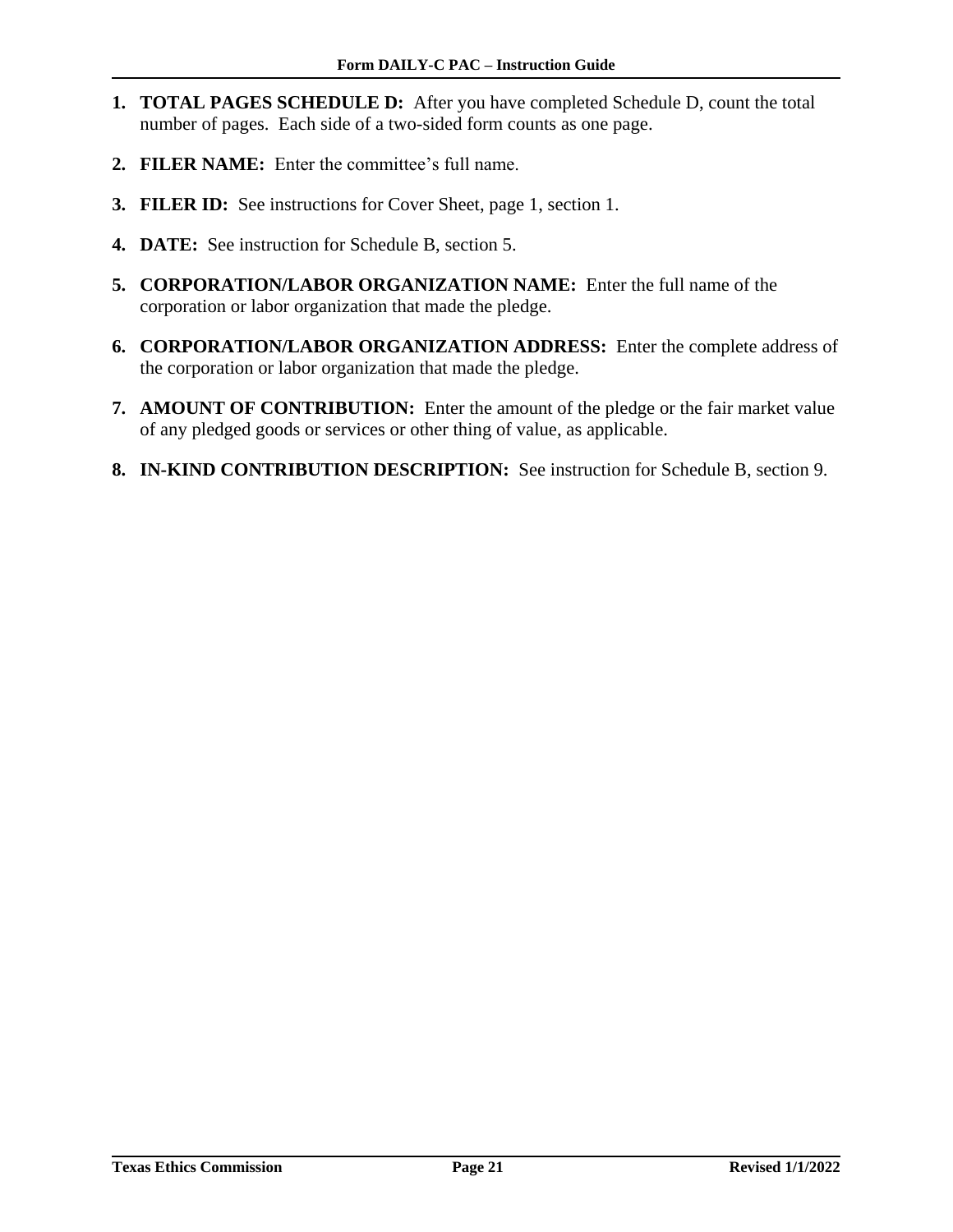## <span id="page-23-0"></span>**SCHEDULE T: IN-KIND CONTRIBUTION OR POLITICAL EXPENDITURE FOR TRAVEL OUTSIDE OF TEXAS**

*This schedule is for general-purpose committees using the* POLITICAL COMMITTEE DAILY PRE-ELECTION REPORT OF CONTRIBUTIONS *(Form* DAILY-C PAC*).*

Use this schedule to disclose information about contributions accepted for travel outside of the state of Texas during the reporting period. In addition to completing this schedule, you must also report the actual contribution or expenditure on the appropriate schedule or form. The law requires detailed information regarding in-kind contributions or political expenditures for travel outside of the state of Texas.

For Daily Reports, you are not required to disclose Schedule T information. However, you will be required to do so when that same contribution is disclosed again on the next required report. For this reason, you may choose to disclose Schedule T information now.

- **1. TOTAL PAGES SCHEDULE T:** After you have completed Schedule T, count the total number of pages. Each side of a two-sided form counts as one page.
- **2. FILER NAME:** Enter the full name of the candidate, committee, or party on whose report you are including this schedule.
- **3. FILER ID:** See instructions for Cover Sheet, page 1, section 1.
- **4. NAME OF CONTRIBUTOR / CORPORATION OR LABOR ORGANIZATION / PLEDGOR / PAYEE:** Enter the full name of the contributor / corporation or labor organization / pledgor / payee as it appears on the schedule or form on which you reported the actual contribution or expenditure.
- **5. CONTRIBUTION / EXPENDITURE REPORTED ON:** Check the appropriate box for the schedule or form on which you reported the actual contribution or expenditure.
- **6. DATES OF TRAVEL:** Enter the dates on which the travel occurred.
- **7. NAME OF PERSON(S) TRAVELING:** Enter the full name of the person or persons traveling on whose behalf the travel was accepted or on whose behalf the expenditure was made.
- **8. DEPARTURE CITY OR NAME OF DEPARTURE LOCATION:** Enter the name of the departure city or the name of each departure location.
- **9. DESTINATION CITY OR NAME OF DESTINATION LOCATION:** Enter the name of the destination city or the name of each destination location.
- **10. MEANS OF TRANSPORTATION:** Enter the method of travel (i.e. airplane, bus, boat, car, etc.)